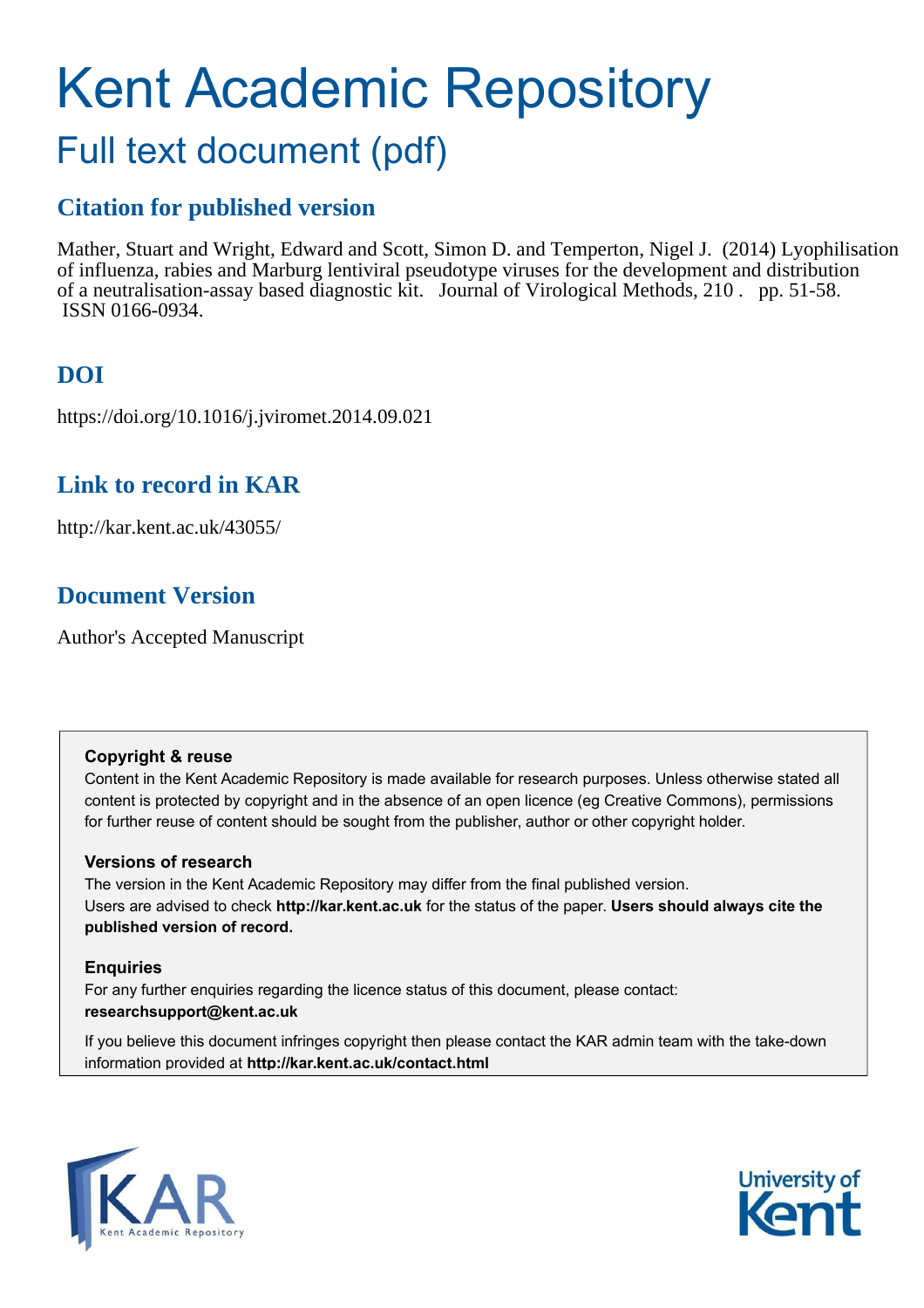| $\mathbf 1$               | Lyophilisation of influenza, rabies and Marburg lentiviral pseudotype viruses for the development                         |  |  |  |
|---------------------------|---------------------------------------------------------------------------------------------------------------------------|--|--|--|
| $\overline{2}$            | and distribution of a neutralisation-assay based diagnostic kit                                                           |  |  |  |
| $\ensuremath{\mathsf{3}}$ |                                                                                                                           |  |  |  |
| $\overline{\mathbf{4}}$   | Stuart T Mather <sup>1</sup> , Edward Wright <sup>2</sup> , Simon D Scott <sup>1</sup> and Nigel J Temperton <sup>1</sup> |  |  |  |
| 5                         |                                                                                                                           |  |  |  |
| $\boldsymbol{6}$          | <sup>1</sup> Viral Pseudotype Unit (Medway), School of Pharmacy, University of Kent, Chatham Maritime, Kent,              |  |  |  |
| $\overline{7}$            | UK                                                                                                                        |  |  |  |
| 8                         | <sup>2</sup> Viral Pseudotype Unit (Fitzrovia), Faculty of Science and Technology, University of Westminster,             |  |  |  |
| 9                         | London, UK                                                                                                                |  |  |  |
| $10\,$                    |                                                                                                                           |  |  |  |
| 11                        |                                                                                                                           |  |  |  |
| 12                        |                                                                                                                           |  |  |  |
| 13                        |                                                                                                                           |  |  |  |
| 14                        |                                                                                                                           |  |  |  |
| 15                        |                                                                                                                           |  |  |  |
| 16                        |                                                                                                                           |  |  |  |
| $17\,$                    |                                                                                                                           |  |  |  |
| 18                        |                                                                                                                           |  |  |  |
| 19                        |                                                                                                                           |  |  |  |
| 20                        |                                                                                                                           |  |  |  |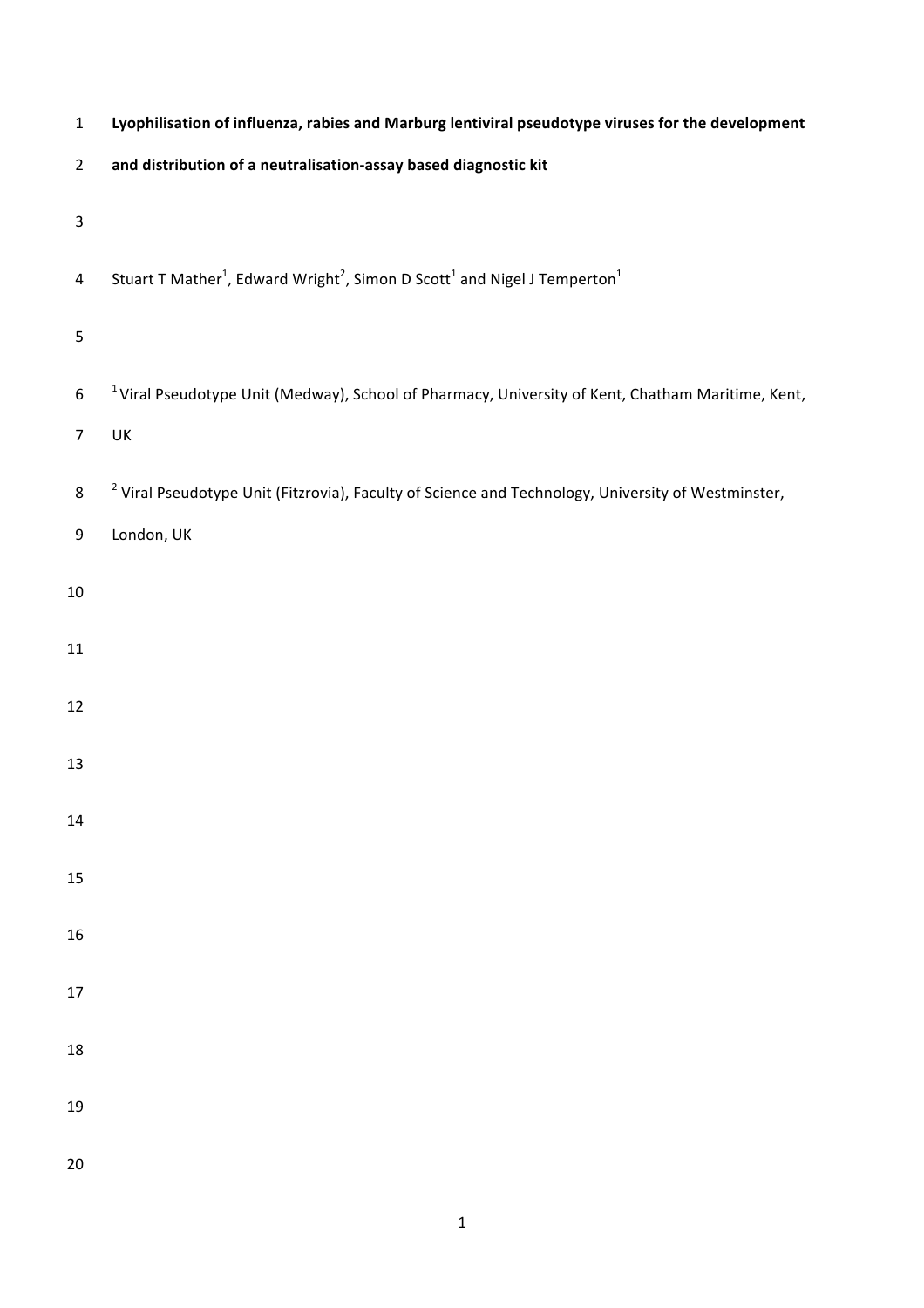#### 21 **Abstract**

22 Pseudotype viruses (PVs) are chimeric, replication-deficient virions that mimic wild-type virus entry 23 mechanisms and can be safely employed in neutralisation assays, bypassing the need for high 24 biosafety requirements and performing comparably to established serological assays. However, PV 25 supernatant necessitates -80°C long-term storage and cold-chain maintenance during transport, 26 which limits the scope of dissemination and application throughout resource-limited laboratories. 27 We therefore investigated the effects of lyophilisation on influenza, rabies and Marburg PV stability, 28 with a view to developing a pseudotype virus neutralisation assay (PVNA) based kit suitable for 29 affordable global distribution. Infectivity of each PV was calculated after lyophilisation and 30 immediate reconstitution, as well as subsequent to incubation of freeze-dried pellets at varying 31 temperatures, humidities and timepoints. Integrity of glycoprotein structure following treatment 32 was also assessed by employing lyophilised PVs in downstream PVNAs. In the presence of 0.5M 33 sucrose-PBS cryoprotectant, each freeze-dried pseudotype was stably stored for 4 weeks at up to 34 37°C and could be neutralised to the same potency as unlyophilised PVs when employed in PVNAs. 35 These results confirm the viability of a freeze-dried PVNA-based kit, which could significantly 36 facilitate low-cost serology for a wide portfolio of emerging infectious viruses. 37 **Keywords** 38 Retroviral pseudotype viruses, lyophilisation, neutralising antibodies, serological assays 39 40

- 41
- 42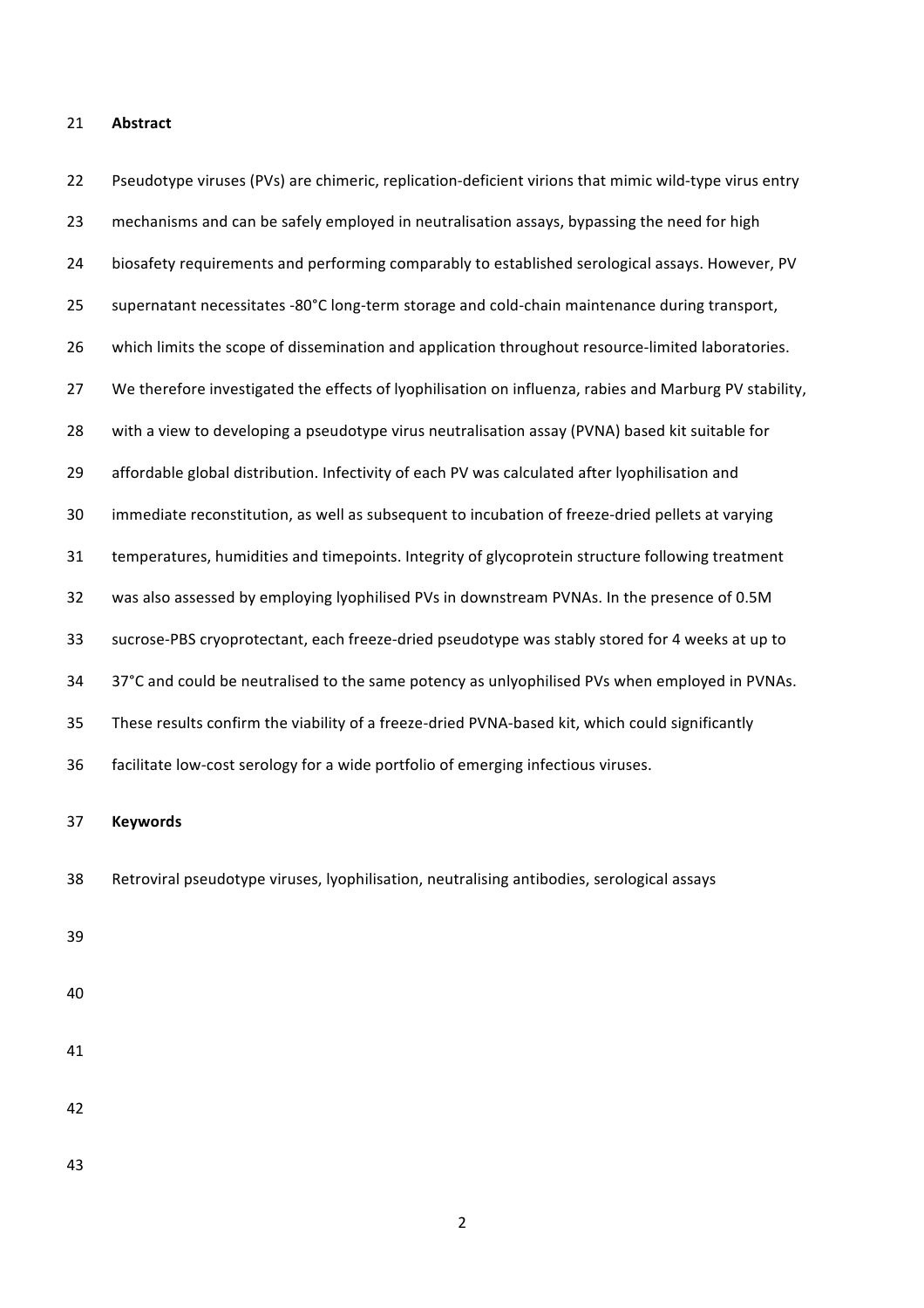44 **1 Introduction**

45 The impact of emerging and re-emerging viral diseases on global health is becoming 46 increasingly apparent year on year. Influenza (family Orthomyxoviridae, genus Influenzavirus A, 47 species *Influenza A virus*) remains one of the viruses most likely to cause high morbidity and 48 mortality in human populations, after significant outbreaks of H5N1 and H7N9 subtypes beginning in 49 1997 and 2013 respectively, and the low pathogenic but highly transmissible 2009 H1N1 pandemic 50 virus (Yuen et al., 1998; WHO, 2010; Gao et al., 2013). This threat persists with the first human cases 51 of H6N1 and H10N8, and the recent discovery of diverse H17N10 and H18N11 subtypes in bat 52 reservoirs (Tong et al., 2013; Wei et al., 2013; To et al., 2014). Similarly, rabies (family *Rhabdoviridae*, 53 genus Lyssavirus, species Rabies virus) is a globally ubiquitous virus, present on all continents other 54 than Antarctica, and responsible for over 60,000 deaths per year, primarily of children in resource-55 limited areas of Asia and Africa (WHO, 2013). Once symptoms occur, rabies has a close to 100% case 56 fatality rate, the highest of any viral infection. Indeed, only a handful of people have survived 57 following development of clinical symptoms and most of those had neurological sequelae (Jackson, 58 2013). Sporadic outbreaks of Marburg virus (family *Filoviridae*, genus *Marburgvirus*, species *Marburg* 59 *marburgvirus*) in the Democratic Republic of the Congo in 1999-2000, and then in Angola in 2004-60 2005 (respective mortality rates of 83% and 90%), as well as small Ugandan outbreaks more 61 recently, serve to remind us that spillover events into human populations from unexpected viral 62 sources can create serious public health concerns (Brauburger et al., 2012). Therefore, options for 63 monitoring the spread and curtailing the outbreak severity of pathogenic viruses are vitally 64 important.

65 Serological assays that can detect and quantify antibody responses raised against antigenic 66 surface glycoproteins enable the evaluation of potential vaccines and antiviral treatments, as well as 67 sero-surveillance to monitor the epidemiological movements of a virus, thus contributing to 68 international public health initiatives. Serology compliments direct virus isolation or reverse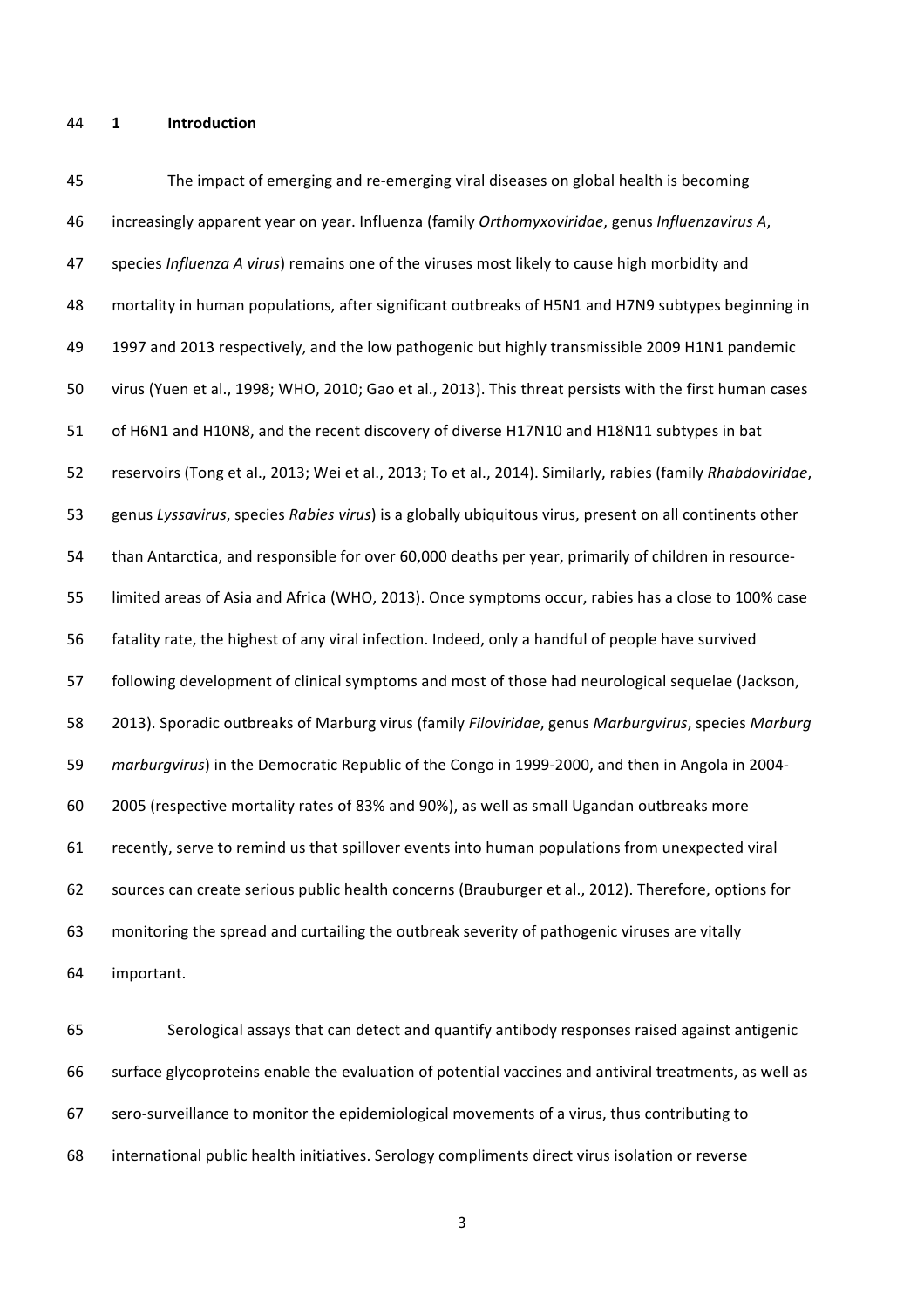69 transcription polymerase chain reaction (RT-PCR) diagnosis, by enabling the identification of an 70 acute viral infection after the temporary viremic stage has passed (Papenburg et al., 2011).

71 However, conventional serological assays possess drawbacks which detrimentally affect 72 their efficiency. Importantly, most require the use of infectious wild-type virus, necessitating 73 expensive, specialized biosafety level 3 or 4 (BSL-3 or -4) laboratories which are not readily available, 74 especially in resource-limited areas. Hemagglutination inhibition (HI) assays, used routinely for 75 influenza, suffer from variability caused by different erythrocytes and inhibitory factors, as well as 76 low sensitivity. ELISA-based assays do not require the use of wild-type virus, but are also hindered by 77 low sensitivity and cross-reactivity between samples. Furthermore, both HI and ELISA cannot 78 differentiate between virus neutralising and non-neutralising antibody responses (Mather et al., 79 2013). Virus neutralisation assays, such as plaque reduction neutralisation test (PRNT) and 80 fluorescent antibody virus neutralisation (FAVN) assay, can measure virus neutralising antibody 81 (VNAb) responses with high sensitivity and specificity levels but also require high biosafety for assay 82 preparation, and in some cases are time-consuming and suffer from low-throughput (Cliquet et al., 83 1998; Mather et al., 2013).

84 A potential solution to these issues is the utilisation of retroviral pseudotype viruses (PVs). 85 PVs are composed of the structural and enzymatic core of one virus combined with heterologous 86 envelope glycoproteins (Temperton and Wright, 2009). Manipulations to the genomic RNA of the 87 lentiviral core create a replication-defective PV that encapsulates a quantifiable reporter gene. 88 Transduction of a permissible target cell line is dependent upon the ability of the envelope 89 glycoprotein to engage its cellular receptor in a process that mimics wild-type virus entry 90 mechanisms. If this is successful, the reporter gene can be integrated into the host cell genome and 91 subsequently expressed. Resultant levels of reporter protein in transduced cells can be measured, 92 giving a readout equivalent to viral titre. Pseudotype virus neutralisation assays (PVNAs) attain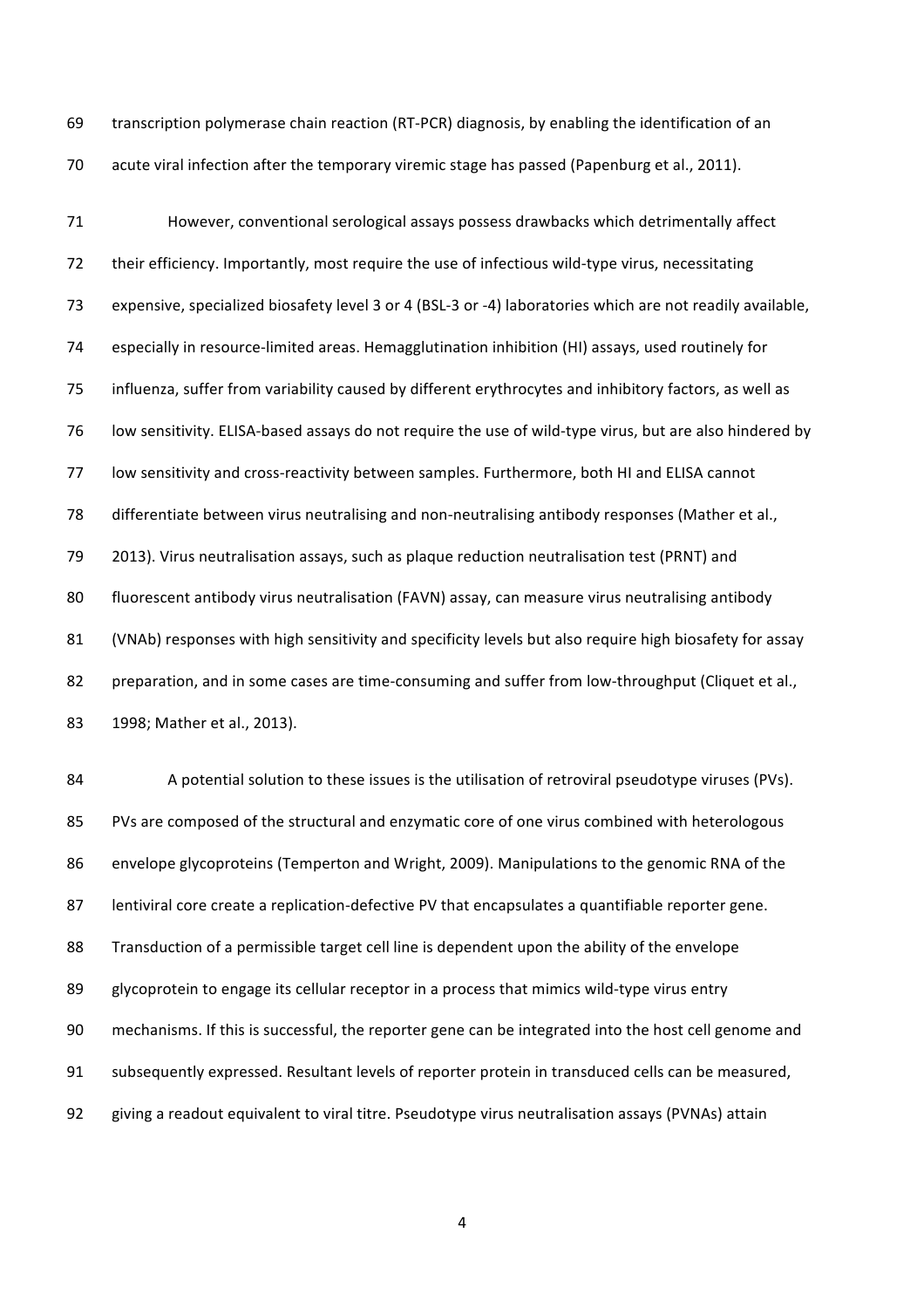93 comparable, if not higher, sensitivity and specificity results than many traditional serological assays 94 (Desvaux et al., 2012).

95 In order to maximise the utility of the pseudotype assay system, multiplexing of PVNAs has 96 been demonstrated which permits simultaneous quantification of VNAb responses against several 97 PVs (each harbouring a different reporter gene i.e. renilla and firefly luciferase, or GFP and RFP) in 98 the same assay, sparing valuable reagents such as serum samples (Wright et al., 2010). The flexibility 99 of reporter genes that can be incorporated into PVs further customises the assay. Luciferase and GFP 100 reporters enable highly quantitative readouts but require expensive reagents and/or equipment. 101 However, infection by PVs that encapsulate *lacZ* (expressing β-galactosidase) or secreted alkaline 102 phosphatase (SEAP) reporter genes can be quantified by adding colorimetric substrates such as 103 ONPG, CPRG or p-nitrophenyl phosphate and measuring color change with an ELISA plate reader or 104 by eye (Wright et al., 2009; Kaku et al., 2012).

105 Multiplexing, as well as selecting 'low-cost' reporter genes, considerably reduces the cost-106 per-assay burden of the pseudotype platform. However, the high expenses associated in optimal 107 transportation and storage can be an inhibitory obstacle in the international distribution of PVNAs. 108 Despite pseudotype studies being conducted on field serum from resource-poor tropical countries, 109 and reports of viruses that circulate in tropical regions being successfully pseudotyped (Wright et al., 110 2009; Kishishita et al., 2013), there appear to have been no published studies involving the carrying 111 out of pseudotype neutralisation assays in tropical countries, especially in rudimentary laboratories 112 without air-conditioning or access to reliable freezer units.

113 The aim of this study was to ascertain the viability of lyophilising pseudotype viruses with a 114 view to developing a PVNA-based kit. Pseudotype stability was monitored after subjection to 115 environmental conditions likely experienced in the production, transit and usage of such a kit, 116 especially to tropical countries. PV titres were also assessed subsequent to lyophilisation and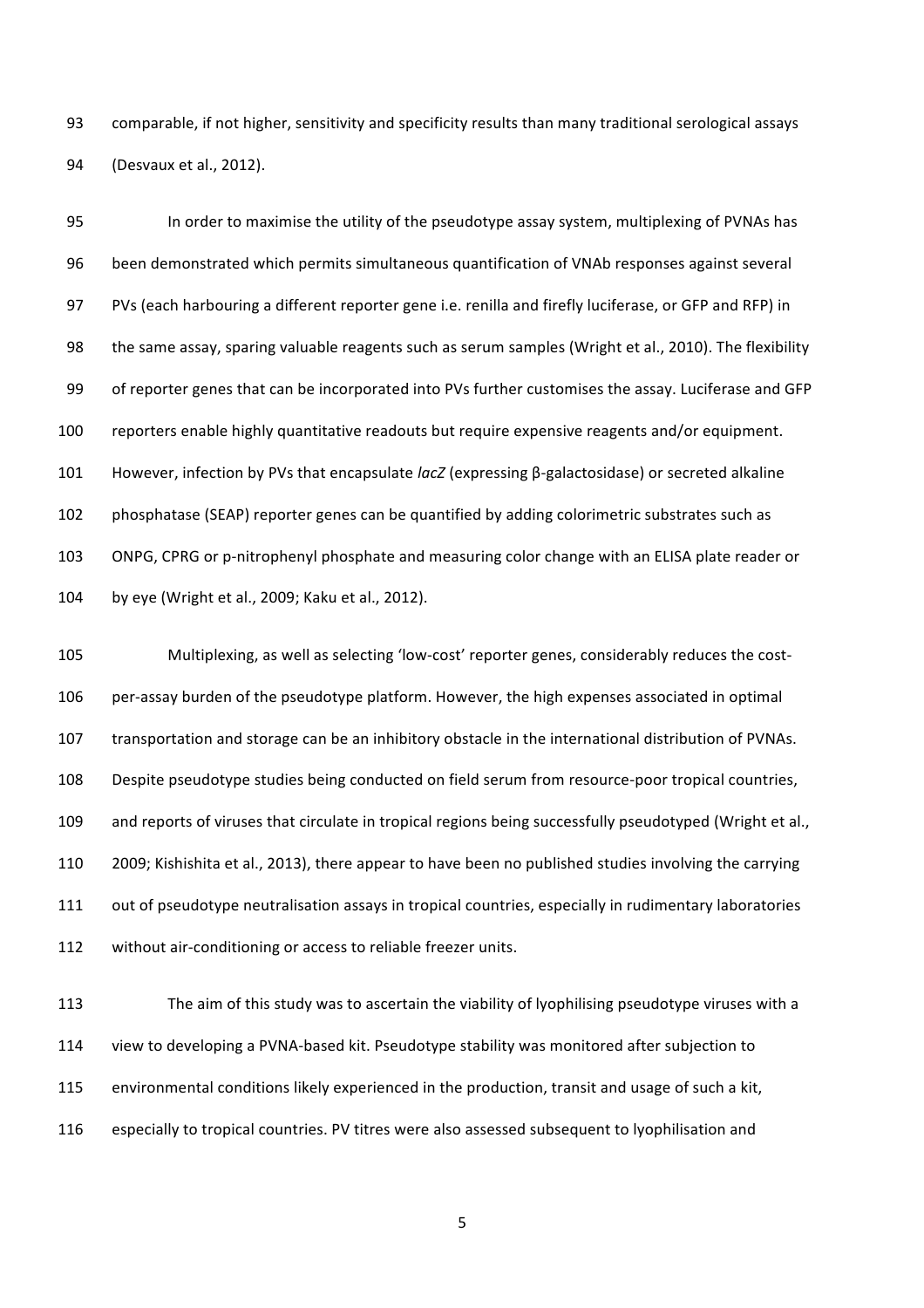117 immediate reconstitution, as well as incubating freeze-dried pellets at a variety of temperatures and 118 humidities before reconstitution.

#### 119 **2 Materials,and,Methods**

120 **2.1 Viruses and cells**: The virus isolates pseudotyped in this study were influenza 121 A/H5N1/Vietnam/1194/2004 strain (Genbank accession number ABP51976), rabies virus (RABV) 122 strain Evelyn Rokitniki Abseleth (ERA; UniProtKB/Swiss-Prot code ABN11294) and the Lake Victoria 123 strain of Marburg virus (MARV; Genbank accession number DQ447649). Previously, the influenza HA 124 gene and RABV G gene of these isolates were both sub-cloned into the pI.18 expression vector (Cox 125 et al., 2002). The Marburg GP gene within the pCAGGS expression vector was a kind gift from

126 Graham Simmons (Blood Systems Research Institute, San Francisco, CA, USA).

127 Human embryonic kidney 293T clone 17 (HEK293T/17; ATCC CRL-11268) (Pear et al., 1993) 128 cells were used for all transfections and as a target cell line for titration and neutralisation assays 129 involving H5 pseudotype virus. Baby hamster kidney 21 cells (BHK-21; ATCC CRL-10) (Stoker and 130 MacPherson, 1964) were used as a target cell line for RABV and MARV pseudotype virus assays. Both 131 cell lines were cultured at 5% CO<sub>2</sub> in Dulbecco's Modified Eagle Medium (DMEM) + GlutaMAX (Life 132 Technologies, UK) supplemented with 15% foetal bovine serum (FBS) and 1% penicillin/streptomycin 133 (Sigma Aldrich, UK).

134 **2.2 Serum samples:** For use in H5 PVNAs, a sample from a panel of ten sera extracted from 135 chickens vaccinated with an inactivated, monovalent, adjuvanted H5N2 vaccine

136 (A/chicken/Mexico/232/94/CPA strain) was selected. Previous studies have confirmed its

137 seropositivity by HI (a titre of 1:1024 with a homologous H5N2 test antigen) and PVNA, against an H5

138 A/Vietnam/1194/2004 luciferase PV (Terregino et al., 2010; Molesti et al., 2013). To neutralise RABV

139 pseudotypes, serum was used from a human subject vaccinated on days 0, 7 and 21 with the

140 inactivated Rabipur vaccine (Novartis Vaccines, Germany).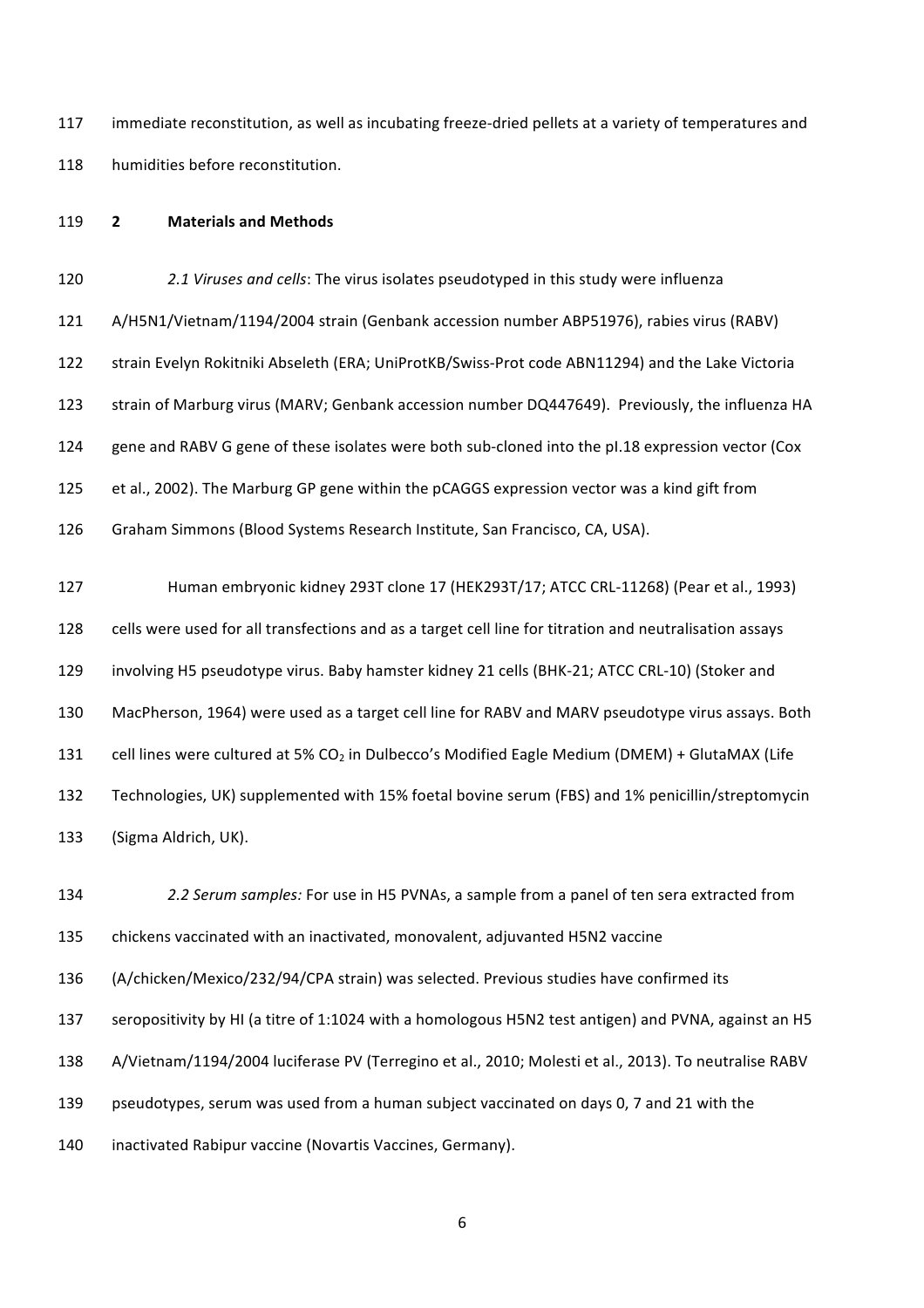141 **2.3 Production of pseudotype viruses**: The generation of all lentiviral pseudotype viruses was 142 performed as detailed previously (Temperton et al., 2007; Wright et al., 2008). 24 hours prior to 143 transfection, approximately 4x10<sup>6</sup> HEK293T/17 cells were seeded into sterile 10cm<sup>3</sup> tissue culture 144 plates (Nunc™ Thermo Scientific, UK). The HIV *gag-pol* plasmid, pCMV-∆8.91 (Zufferey et al., 1997) 145 and the firefly luciferase reporter construct pCSFLW ((Capecchi et al., 2008) based on pHR'SIN-cPPT-146 SGW outlined in (Demaison et al., 2002)) were transfected simultaneously with either the influenza 147 HA, rabies G or Marburg GP expression vectors at a ratio of 1:1.5:1 (core:reporter:envelope) using 148 the Fugene6 lipid-based reagent (Promega, UK). At 24 hours post-transfection, the cells were 149 incubated with fresh media. For H5 transfections, exogenous recombinant neuraminidase from 150 *Clostridium perfringens* (Sigma Aldrich, UK) was also added at this stage. Pseudotype supernatants 151 were harvested at 48 hours after transfection and passed through a 0.45µm pore filter (Millex®, 152 Millipore, Billerica, MA, USA), before being prepared for lyophilisation. Remaining supernatant was 153 aliquoted and stored at  $-80^{\circ}$ C.

154 2.4 Lyophilisation of pseudotype viruses: Individual samples of pseudotype virus were mixed 155 with a sucrose-PBS cryoprotectant solution at a 1:1 v/v ratio to a 1M-0.1M range of molarities. 156 Importantly, all lyophilisation was carried out in low surface-tension polypropylene microcentrifuge 157 tubes (Caesa Lab, Canada), to prevent binding of the virus glycoproteins to the inside surface of the 158 tubes, and subsequent loss of pseudotype titre, during freeze-drying. Once prepared, virus samples 159 were pre-frozen at -80°C. Immediately prior to lyophilisation, a second, pierced lid, made of 160 standard polypropylene, was applied to each sample tube to allow for moisture release. All 161 lyophilisation was carried out overnight in a FreeZone 2.5 litre freeze-drying chamber (Labconco, 162 Kansas City, MO, USA) at a temperature of -50°C and a pressure of <0.133mBar. If the lyophilised 163 pellets were stored for a sustained length of time after freeze-drying, the standard polypropylene 164 pierced lid was removed from the sample tube, and the original low surface-tension polypropylene 165 lid was replaced. Likewise, in the instances where the pellets were stored at a constant humidity as 166 well as temperature, the sample tubes were kept in a sealed, humidified incubator unit, controlled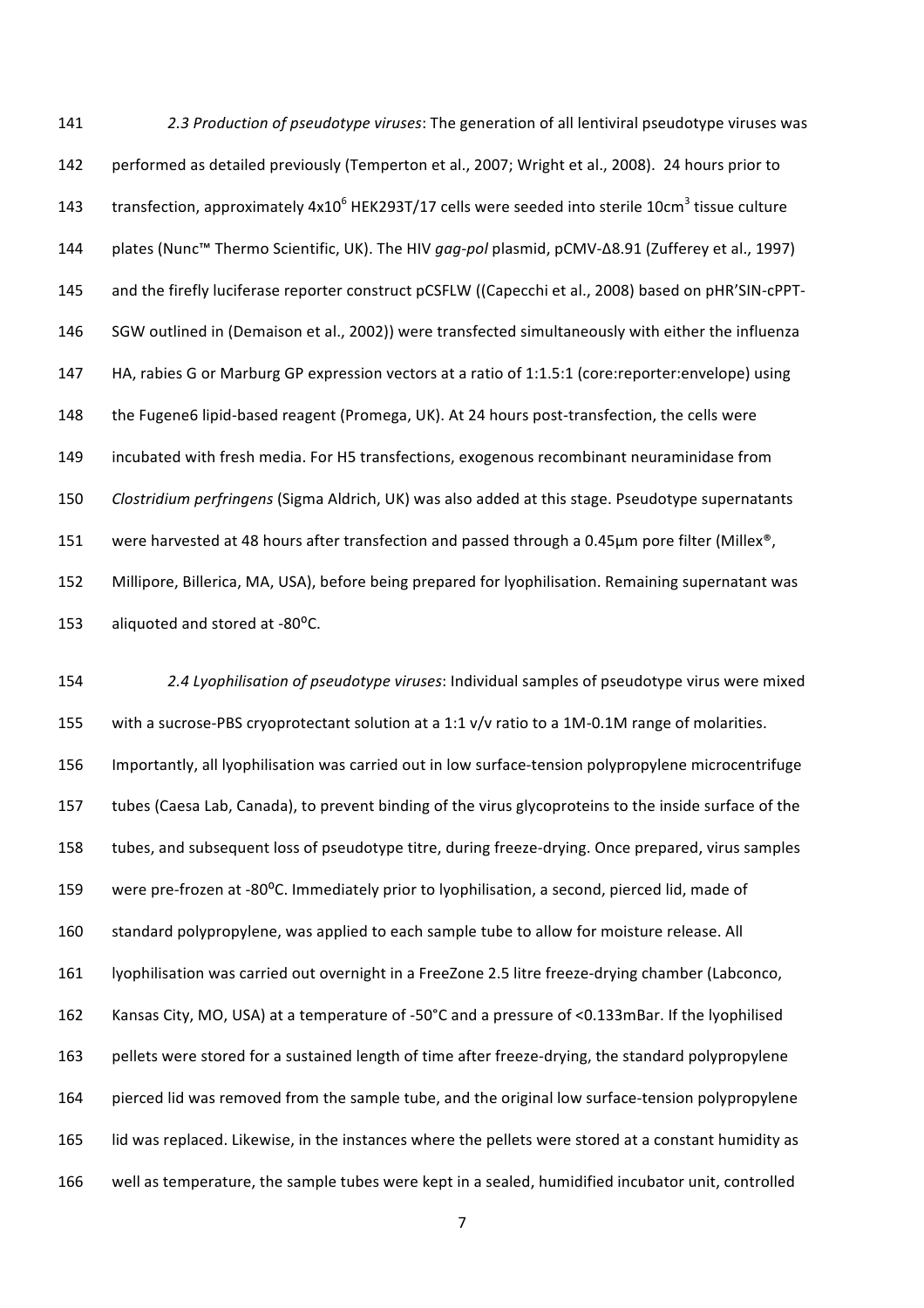167 by a humidistat. DMEM + GlutaMAX (with the same supplementation as for the cell culture) were 168 attempted for all reconstitution of lyophilised pellets, except for Figure 6 where distilled, nuclease-169 free  $H<sub>2</sub>O$  was also used.

170 **2.5 Pseudotype titration and neutralisation assays**: Titration and neutralisation assays were 171 performed in 96-well plates and based upon previously described protocols (Temperton et al., 2007; 172 Wright et al., 2009; Scott et al., 2012), but adapted for the use of reconstituted, lyophilised 173 pseudotype. For titration assays, 1:2 serial dilutions of reconstituted pseudotype were incubated 174 with  $1x10^4$  HEK293T/17 or BHK-21 cells for 48 hours before measuring relative luminescence units 175 per ml (RLU/ml). For the neutralisation assay, serum samples were serially diluted (ranging from 1:40") 176 to 1:81920) and incubated with 1x10<sup>6</sup> RLU of reconstituted pseudotype (as calculated from the titration assay) for 1hr at 37°C to permit antibody attachment to surface virus glycoproteins.  $1x10^4$ 177 178 HEK293T/17 or BHK-21 cells were then added to each well and incubated for 48 hours, prior to 179 taking a chemiluminescent readout. In all instances, Bright-Glo luciferase assay reagent (Promega, 180 UK) and a Glomax 96 luminometer (Promega, UK) were used to quantify luciferase reporter 181 expression.

182 **2.6 Statistical analysis:** Pseudotype transduction titres were calculated by converting RLU 183 readout values at a range of assay dilutions into RLU/ml, before determining the arithmetic mean 184 and standard deviation. PVNA raw data was normalised as % neutralisation between mean values 185 for a virus only control (equivalent to 0% neutralisation or 100% infection) and a cell only control 186 (equivalent to 100% neutralisation or 0% infection), then IC<sub>50</sub> and IC<sub>90</sub> values were calculated using 187 non-linear regression analysis (log [inhibitor] vs normalised response – variable slope). All data 188 manipulation was performed on GraphPad Prism 5 (GraphPad software, San Diego, CA, USA).

189 **3 Results**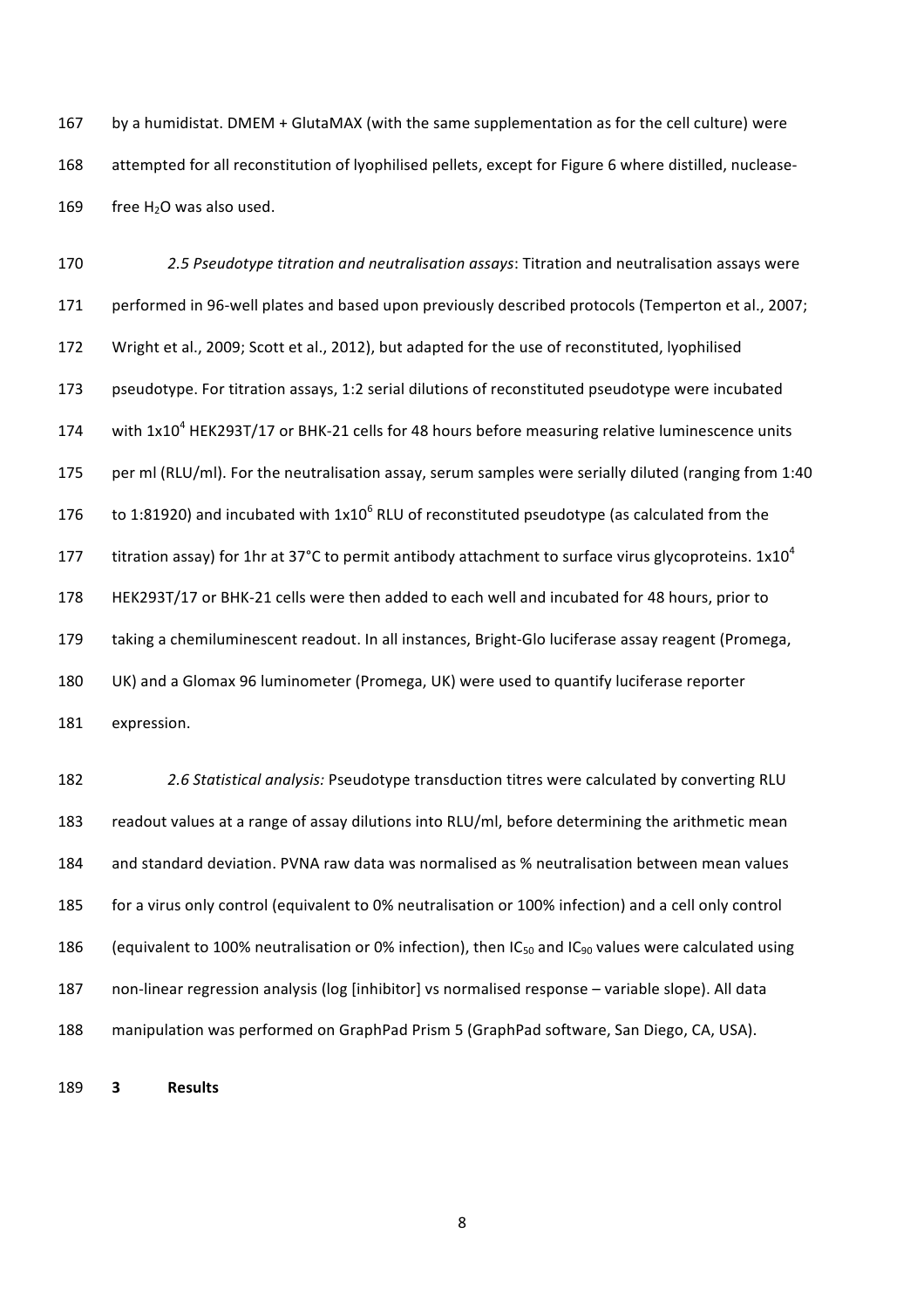190 High titre lentiviral pseudotype particles were generated bearing the envelope glycoproteins 191 from influenza A/H5N1/Vietnam/1194/2004, rabies ERA and Marburg Lake Victoria strains. 192 Transduction efficiency of the pseudotypes into HEK293T/17 cells (for influenza H5) and BHK-21 cells 193 (for RABV and MARV) was evaluated, and luciferase expression was observed at 2.04x10<sup>10</sup>, 8.21x10<sup>9</sup> 194 and 7.46x10<sup>9</sup> RLU/ml, respectively (Figure 1). All titration assays included two negative controls: ∆ 195 envelope glycoprotein (ΔEG), which is a PV bearing no viral envelope glycoprotein, and a non-196 transduced cell only control.

197 Next, pseudotype supernatants were mixed with a stepwise dilution series of sucrose-PBS 198 solutions (1M, 0.5M, 0.25M, 0.1M) which acts as a cryoprotectant during lyophilisation. Supernatant 199 was also lyophilised in pure PBS solution containing no sucrose, which is referred to as 0M sucrose-200 PBS. After overnight freeze-drying, lyophilised pellets were immediately reconstituted and 201 transduction efficiency measured in a titration assay. Less than  $1\log_{10}$  of decrease in viral titre, 202 measured in RLU/ml, was observed with H5, RABV and MARV pseudotypes at all cryoprotectant 203 concentrations, when compared to their non-lyophilised counterparts (Figure 2a-2c). Levels of titre 204 retention are therefore sufficient for these lyophilised PVs to be taken forward into PVNA assays. As 205 PV titre was retained following reconstitution of recently lyophilised pellets, regardless of sucrose-206 PBS concentration, freeze-drying for subsequent experiments was carried out at 1M, 0.5M and 0M 207 cryoprotectant molarities.

208 To ascertain the stability of PV aliquots stored in the freeze-dried state, individual lyophilised 209 pellets in 1M, 0.5M and 0M cryoprotectant were incubated for varying durations at the following 210 temperatures: -80°C, -20°C, +4°C, +20°C, +37°C/70% relative humidity (RH) and +37°C/95% RH. After 211 1, 2 and 4 weeks, freeze-dried pellets of PV were reconstituted and titrated as previously described 212 (subsections 2.4 and 2.5) to calculate viral titre in RLU/ml. Generally, PV titre retention was high for 213 all lyophilised H5 (Figure 3a-3c), RABV (Figure 4a-4c) and MARV (Figure 5a-5c) samples that were 214 stored at the lowest temperatures, but as the storage temperature increased, PV samples freeze-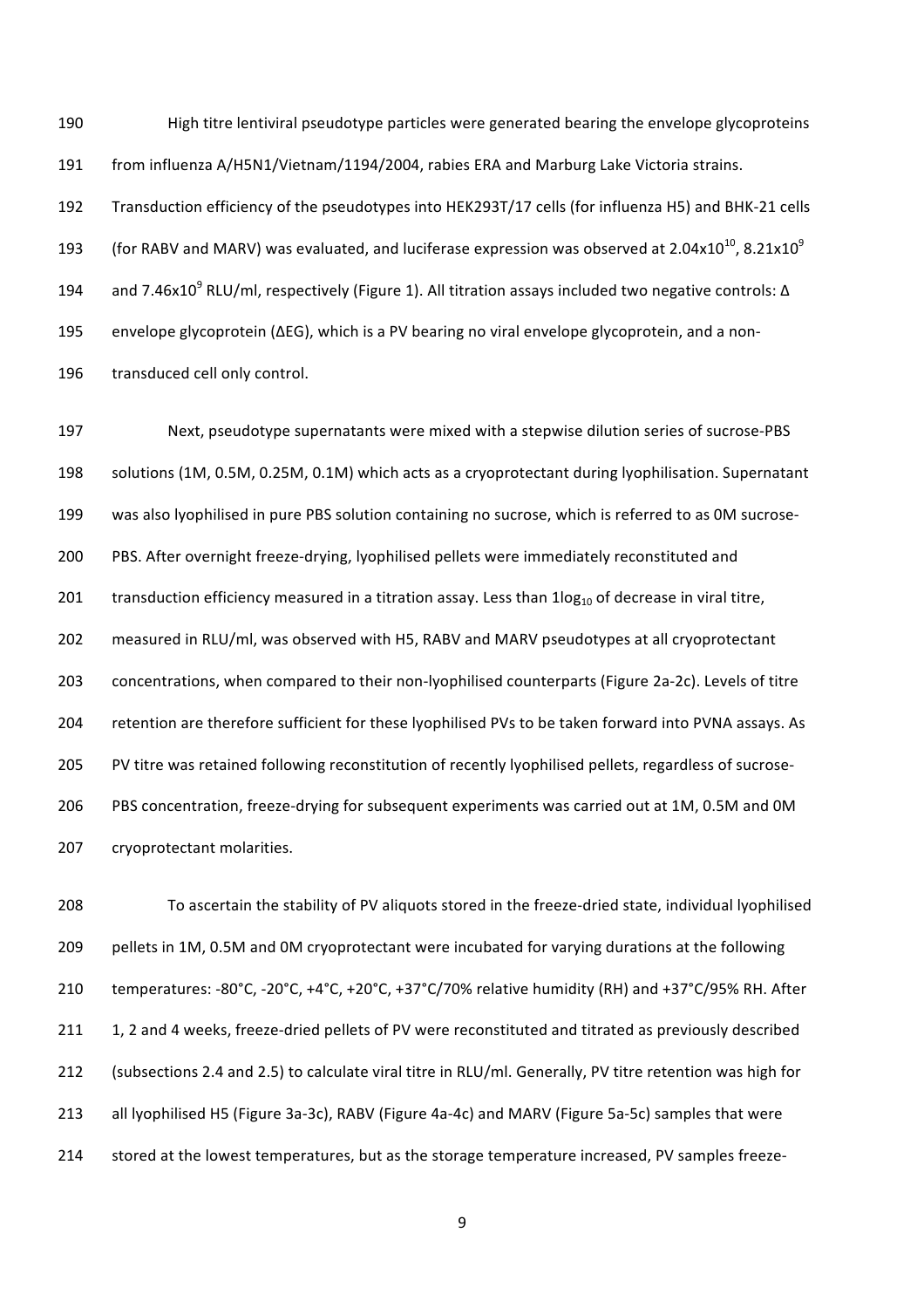215 dried in the absence of cryoprotectant degraded significantly, with transduction efficiency 216 decreasing to that of ∆EG. Interestingly, relative humidity (RH) seems to play a role in viability of 217 lyophilised PV pellets, with 1M- and 0.5M-cryoprotected samples stored for 4 weeks generally 218 retaining functional virus titre up to 37<sup>o</sup>C and 70% RH, but heavily degrading in a 95% humidified 219 atmosphere at the same temperature.

220 It is possible that reconstituting in supplemented DMEM results in an accumulation of 221 soluble culture medium components in the pseudotype sample which may affect downstream 222 employment in serological assays. To address this issue, we reconstituted H5, RABV and MARV 223 pseudotypes (immediately after lyophilisation, in the presence of 0.5M sucrose-PBS) with distilled, 224 nuclease-free  $H_2O$  and DMEM (with supplementation described in subsection 2.1), before comparing 225 their transduction ability into corresponding target cell lines with a titration assay (Figure 6). Levels 226 of pseudotype titre retention were very similar with either reconstitution solution, indicating that 227 possible culture medium nutrient accumulation when using DMEM to reconstitute lyophilised 228 pseudotypes does not have an adverse effect on pseudotype infectivity. However, water could viably 229 be used as an alternative solution for resuspension of freeze-dried pseudotypes, but it is uncertain 230 whether this would detrimentally affect the health of the target cell lines in titration and 231 neutralisation assays, due to insufficient volumes of fresh DMEM.

232 The ability for lyophilised PVs to transduce target cells indicates that the influenza A, RABV 233 and MARV envelope glycoproteins do not structurally deteriorate during the freeze-drying process, 234 especially in the receptor-binding domains. However, in order to assess the structural integrity in the 235 antigenic epitopes of the glycoproteins, neutralisation assays were also carried out using serum 236 samples confirmed as antibody-positive against H5 and RABV strains. VNAb IC<sub>50</sub> and IC<sub>90</sub> titres (the 237 reciprocal of the highest serum dilution still able to confer 50% and 90% virus neutralisation) were 238 compared between lyophilised and immediately reconstituted H5 and RABV pseudotypes, and their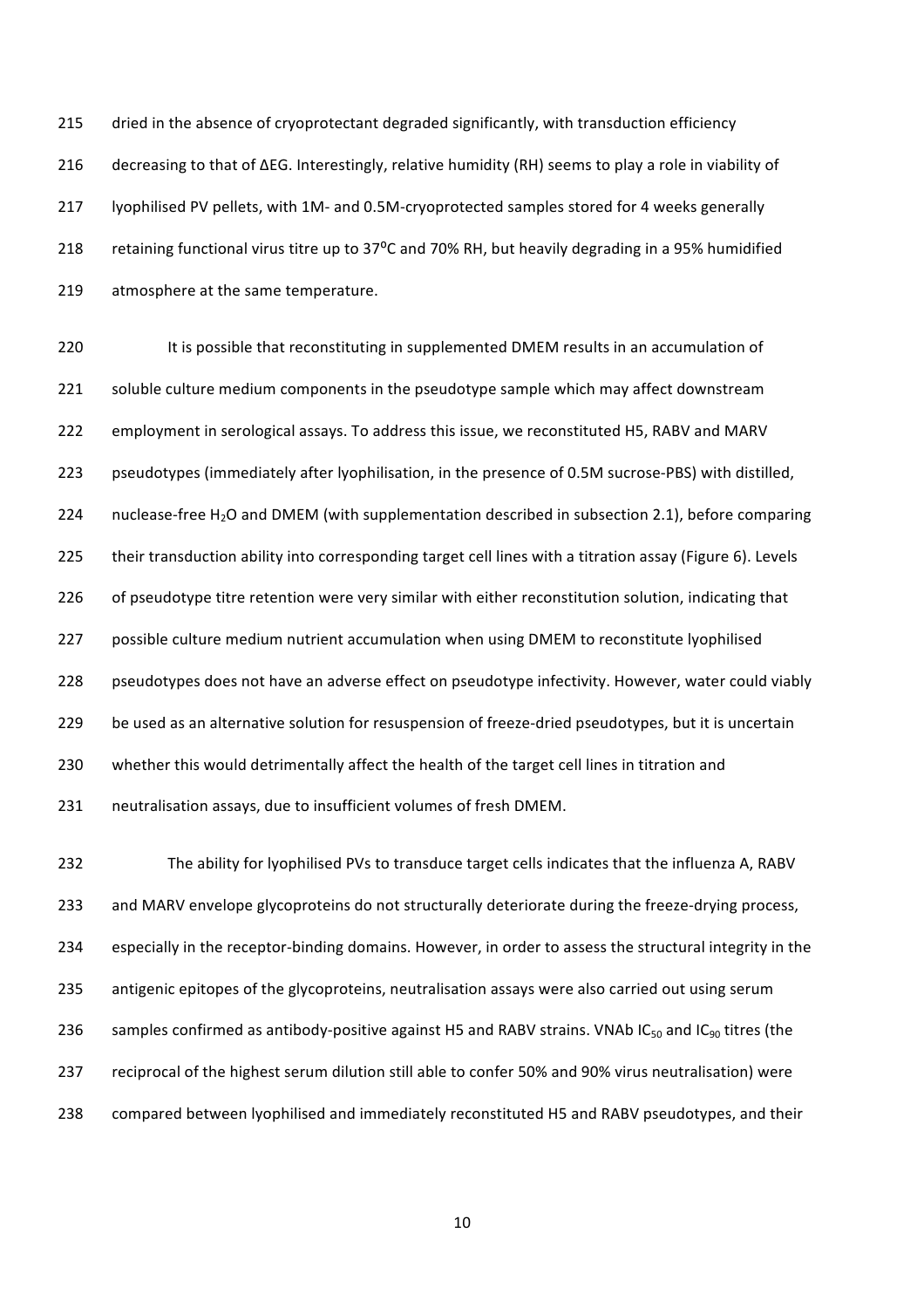239 'fresh', unlyophilised counterparts, with no discernible reduction in the capability of antibody-240 mediated neutralisation observed (Table 1).

#### 241 **4 Discussion**

242 It has been well-documented that retroviral pseudotypes are valid, reliable alternatives to 243 wild-type virus for serological applications (Temperton and Wright, 2009). Advantageous qualities of 244 the PVNA platform include the ability to conduct the assay in BSL-1 laboratories, as well as the 245 availability to perform multiplex assays and incorporate 'low-cost' reporter genes into 246 pseudoparticles, which all reduce the cost implications and increase the potential ubiquity of 247 pseudotyping (Wright et al., 2009, 2010; Kaku et al., 2012). However, the current necessity to store 248 aliquots of PV supernatant at -80°C and to maintain the cold-chain during PV transportation present 249 serious monetary obstacles for laboratories to acquire such reagents, especially if on a limited 250 budget.

251 Here, we have demonstrated the viability of lyophilisation as an alternative, cost-effective 252 state for the storage and distribution of pseudotype viruses. In the presence of cryoprotectant, H5 253 influenza, rabies and Marburg PV supernatant retain very high levels of infectivity following freeze-254 drying and reconstitution. Subsequent freeze-dried pseudotype pellets can generally withstand 255 incubation for 4 weeks at a range of temperatures up to 37°C, and incubation in a 'tropical climate' 256 (37°C and 95% relative humidity) for 2 weeks, whilst maintaining a viral titre sufficient for 257 employment in downstream neutralisation assays. This confirms the stability and glycoprotein 258 integrity of lyophilised PVs throughout environmental conditions likely to be experienced within the 259 production, dissemination and storage of a PVNA-based kit. Furthermore, both H5 influenza and 260 rabies reconstituted pseudotypes were neutralised by VNAb-positive serum samples to the same 261 potency as their 'fresh', unlyophilised counterparts, indicating that antigenic epitopes on each virus 262 glycoprotein do not structurally deteriorate during lyophilisation, thus ratifying the suitability of 263 freeze-dried PVs from a serological viewpoint.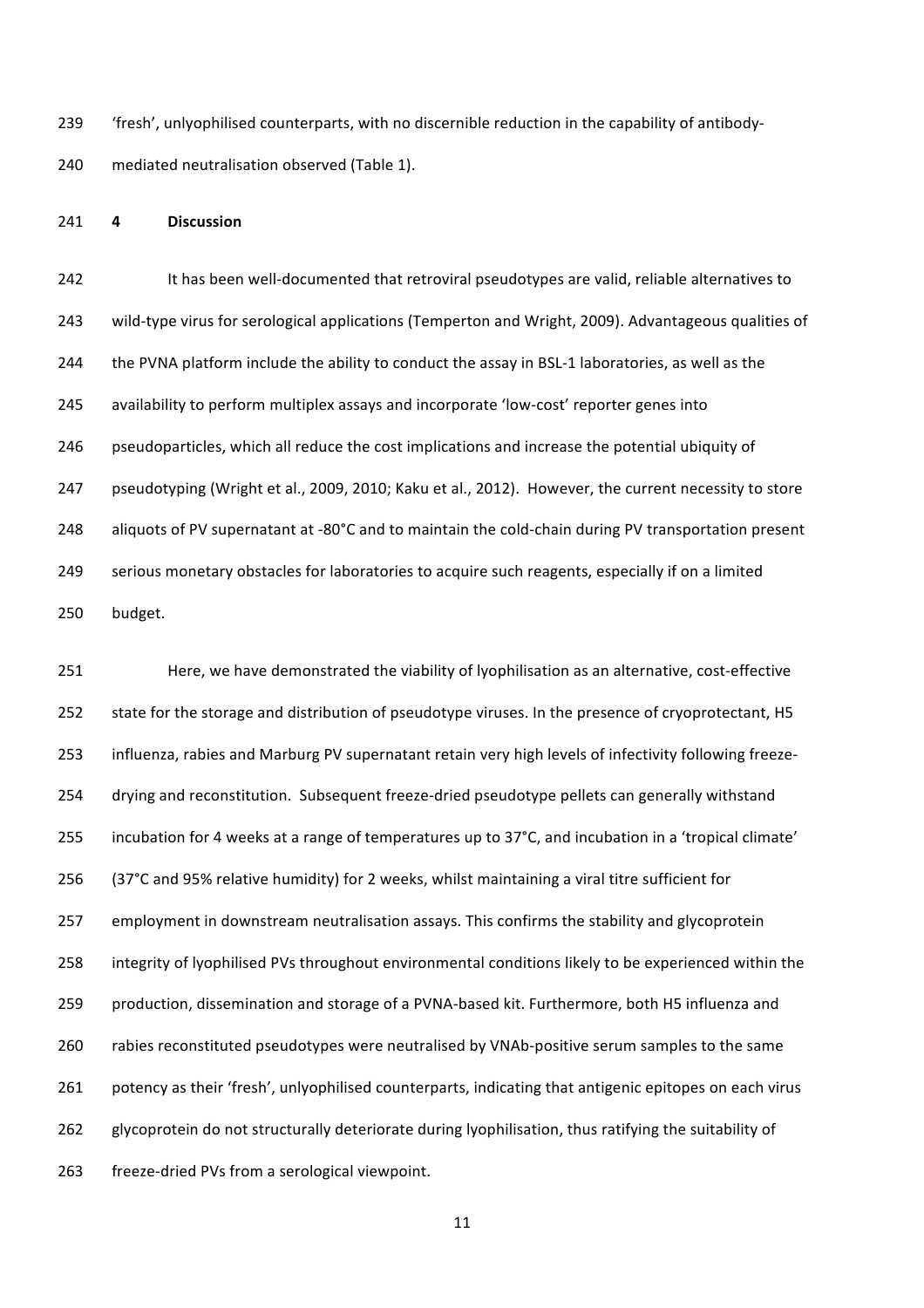264 With regard to the wider implications for PVNA-based serology kits, the findings reported in 265 this study are also encouraging. The survival and usability of somatic cells after freeze-drying and 266 reconstitution has already been established, with positive implications for many areas of 267 biomedicine (Loi et al., 2008). Indeed, the opportunity to produce samples of pseudotype virus and 268 candidate cell line as stable, dried pellets would considerably facilitate global distribution of a multi-269 component PVNA kit, at a fraction of the current expenditure for overseas shipping and storage on 270 dry ice. Additionally, the high cost of purchasing frozen cell line ampoules from certified repositories 271 can be avoided by incorporating lyophilised cells into such a kit. Overall, the utilisation of PVNA-272 based kits would significantly ameliorate logistic dilemmas surrounding vaccine evaluation and 273 serological surveillance, especially for laboratories situated in resource-poor countries where many 274 emerging viral infections are prevalent.

275 Virus lyophilisation as a stable means of storage is certainly not a novel phenomenon, with 276 the process being acknowledged for decades (Tyrrell and Ridgwell, 1965). Studies involving wild-type 277 virus freeze-drying generally concur with this one in several aspects by, for instance, demonstrating 278 the ability to store lyophilised foot and mouth disease virus at 4°C for 1 year (Fellowes, 1965) and 279 freeze-dried poliovirus preparations at 37°C for 5 days (Berge et al., 1971). Infectivity tests were also 280 undertaken on pseudorabies virus lyophilised in a number of suspension media, with glutamate 281 formulations mixed with sucrose or dextran proving the most cryoprotective (Scott and Woodside, 282 1976). Furthermore, the viability of freeze-dried viral vector formulations has been investigated for 283 gene therapy applications. Retroviral vectors have recovered with more than 90% infectivity post-284 lyophilisation in the presence of sucrose cryoprotectant (Shin et al., 2010), with adenoviral vectors 285 only showing negligible drops in titre following freeze-drying and storage at ambient temperatures" 286 (Croyle et al., 2001). Likewise, lyophilsed influenza virosomes retained both structure and function 287 after 12 weeks' storage at 4°C (Wilschut et al., 2007). In comparison, pseudotyped retroviral vectors 288 rapidly decreased in titre following three to five freeze-thaw cycles (Higashikawa and Chang, 2001),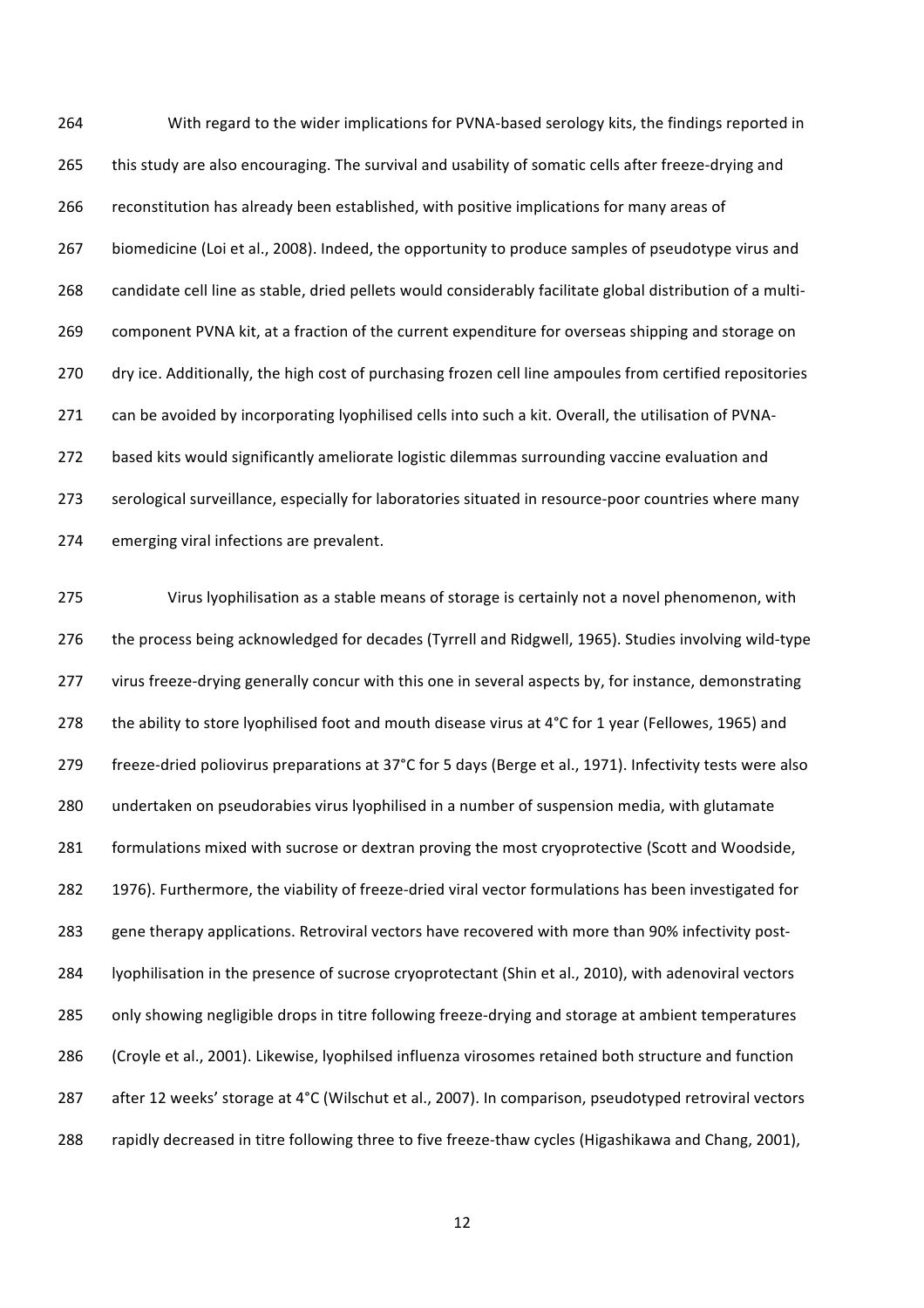289 which further reinforces how preferable lyophilisation is for employment in VNAb-based serological 290 kits."

291 Relative humidity (RH) plays a pivotal role in storage stability of dried pseudotype pellets, 292 with high RH levels proving detrimental to PV recovery and transduction potential. Certainly for wild-293 type influenza virus, it has been confirmed that both virus transmission and infectivity are 294 significantly decreased in highly humid atmospheres, which could be an attributive factor for its 295 seasonal fluctuation (Lowen et al., 2007; Noti et al., 2013). It has previously been postulated that 296 viruses with a high lipid content are more sensitive to high RH (Assar and Block, 2001).

297 Investigation of further parameters would be necessary before a robust, reliable PVNA-298 based kit could be trialled and clinically utilised. Firstly, existing data would need to be extrapolated 299 by testing freeze-dried pellet storage stability over longer durations i.e. six months, one year and 300 three years, as well as comparing other candidate suspending media to sucrose-PBS to ensure 301 maximum efficiency of cryoprotection. Employing freeze-dried pseudotypes in PVNAs against larger 302 panels of sera, before drawing comparisons against not only unlyophilised pseudotypes, but also 303 established serological assays using live virus, would be vital to assess accordance in VNAb titres 304 between assays. To increase PVNA kit flexibility and customisation, it would also be important to 305 assess the sensitivity of other commonly used pseudotype virus cores to lyophilisation and 306 subsequent stability studies. Another consideration is to accurately simulate conditions during an 307 international transit journey, thus ascertaining the ability for lyophilised PVs to cope with harsh 308 temperature and atmospheric fluctuations between, for example, an aeroplane cargo deck and 309 tropical climate conditions.

310 **5 Conclusion**

311 In this study, it is shown H5 influenza, rabies and Marburg pseudotype viruses can be stably 312 stored in a lyophilised state for 4 weeks at temperatures up to 37°C, in the presence of at least 0.5M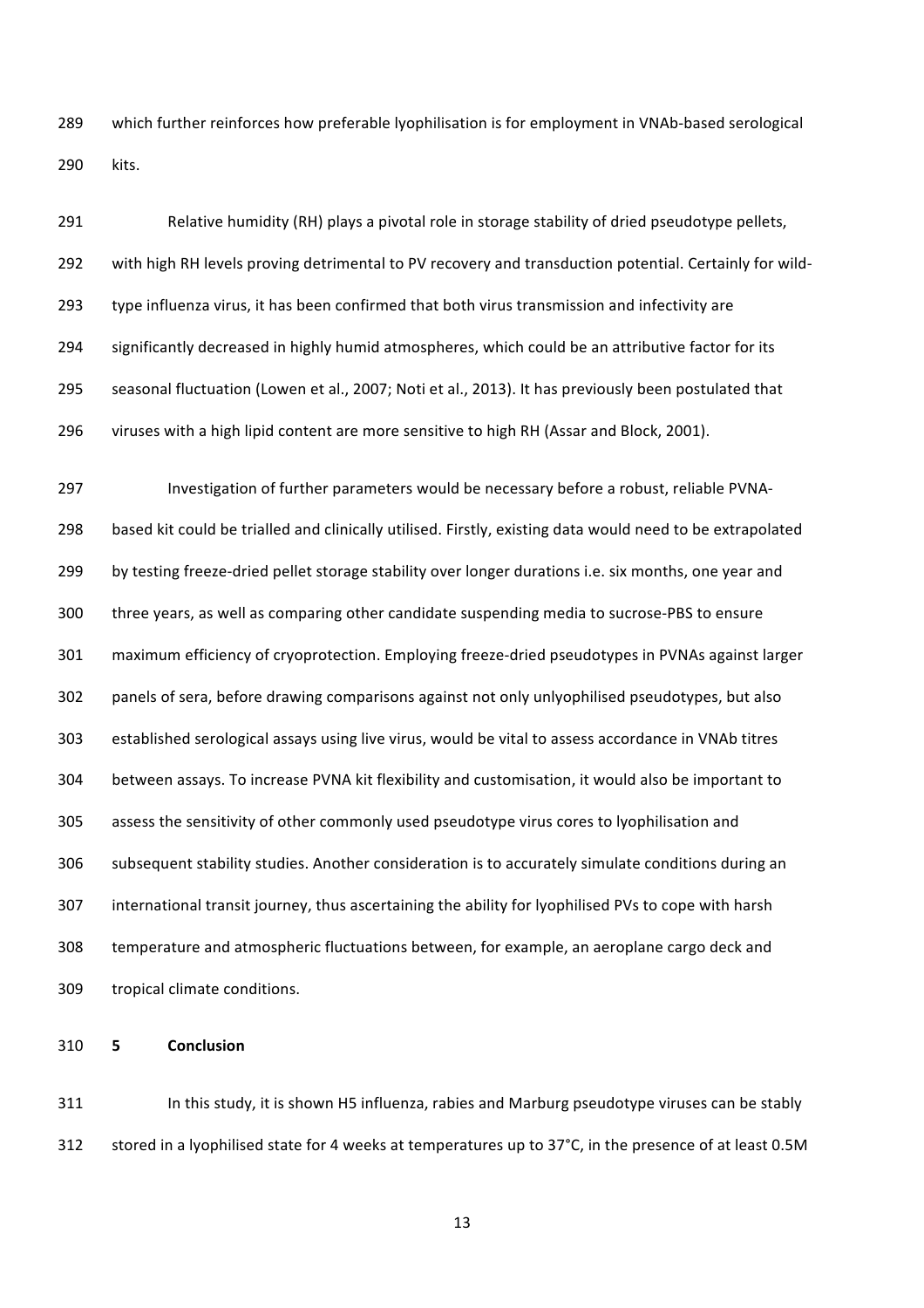- 313 sucrose-PBS as a cryoprotectant, and retain much of their infectivity once reconstituted and
- 314 employed in virus neutralisation assays. This confirms the viability of producing a freeze-dried PVNA-
- 315 based kit, which would considerably facilitate the execution of vaccine evaluation and sero-
- 316 surveillance studies, especially in countries without access to BSL-3/-4 containment laboratories or
- 317 constant cold-chain storage facilities, and ultimately permit the development of improved
- 318 serological control measures for many emerging viral infections.

#### 319 **Acknowledgements**

- 320 The authors wish to thank Janet Daly, Barnabas King and Francesca Ferrara for constructive
- 321 discussion throughout this study.

#### 322 **References**

- 323 Assar, S.K., Block, S.S., 2001. Survival of Microorganisms in the Environment, in: Block, S.S. (Ed.), 324 Disinfection, Sterilization and Preservation. Lippincott, Williams and Wilkins, pp. 1221–1242.
- 325 Berge, T.O., Jewett, R.L., Blair, W.O., 1971. Preservation of enteroviruses by freeze-drying. Appl. 326 Microbiol. 22, 850–3.
- 327 Brauburger, K., Hume, A.J., Mühlberger, E., Olejnik, J., 2012. Forty-five years of Marburg virus 328 research. Viruses 4, 1878–927.
- 329 Capecchi, B., Fasolo, A., Alberini, I., Baudner, B., Crotta, S., Temperton, N.J., Montomoli, E., Del 330 Guidice, G., Rappuoli, R., 2008. Use of Pseudotyped Particles Expressing Influenza 331 A/Vietnam/1194/2004 Hemagglutinin in Neutralization Assays, in: Katz, J. (Ed.), Options for the 332 Control of Influenza VI. International Medical Press, London, pp. 303–305.
- 333 Cliquet, F., Aubert, M., Sagné, L., 1998. Development of a fluorescent antibody virus neutralisation 334 test (FAVN test) for the quantitation of rabies-neutralising antibody. J. Immunol. Methods 212, 335 79–87.
- 336 Cox, R.J., Mykkeltvedt, E., Robertson, J., Haaheim, L.R., 2002. Non-lethal viral challenge of influenza 337 haemagglutinin and nucleoprotein DNA vaccinated mice results in reduced viral replication. 338 Scand. J. Immunol. 55, 14–23.
- 339 Croyle, M.A., Cheng, X., Wilson, J.M., 2001. Development of formulations that enhance physical 340 stability of viral vectors for gene therapy. Gene Ther. 8, 1281–90.
- 341 Demaison, C., Parsley, K., Brouns, G., Scherr, M., Battmer, K., Kinnon, C., Grez, M., Thrasher, A.J., 342 2002. High-level transduction and gene expression in hematopoietic repopulating cells using a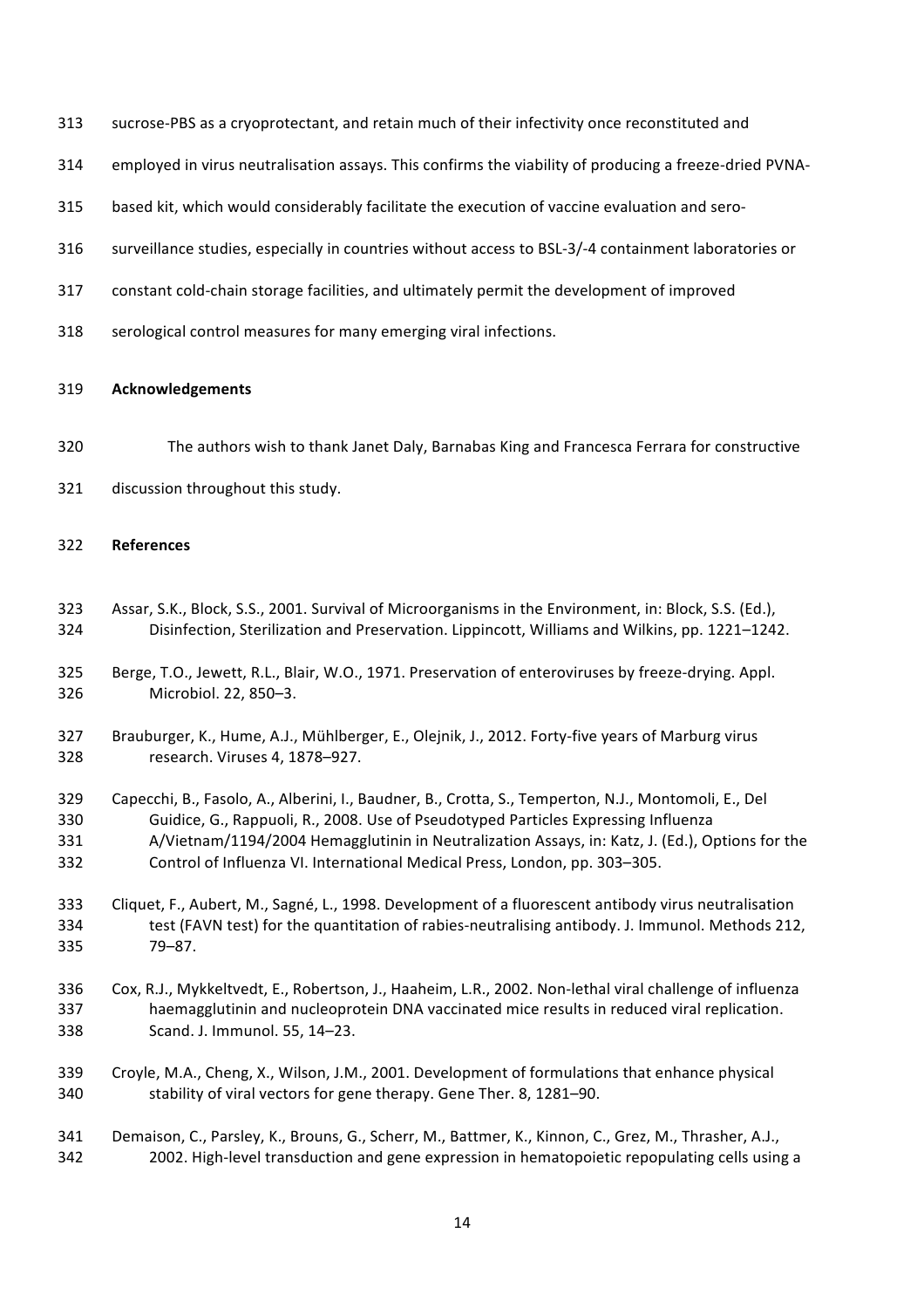- 343 human immunodeficiency [correction of imunodeficiency] virus type 1-based lentiviral vector 344 containing an internal spleen focus forming virus promoter. Hum. Gene Ther. 13, 803-13.
- 345 Desvaux, S., Garcia, J.M., Nguyen, T.D., Reid, S.A., Bui, N.A., Roger, F., Fenwick, S., Peiris, J.S.M., Ellis, 346 T., 2012. Evaluation of serological tests for H5N1 avian influenza on field samples from 347 domestic poultry populations in Vietnam: consequences for surveillance. Vet. Microbiol. 156, 348 277–84."
- 349 Fellowes, O.N., 1965. Freeze-Drying of Foot-and-Mouth Disease Virus and Storage Stability of the 350 Infectivity of Dried Virus At 4 C. Appl. Microbiol. 13, 496–9.
- 351 Gao, R., Cao, B., Hu, Y., Feng, Z., Wang, D., Hu, W., Chen, J., Jie, Z., Qiu, H., Xu, K., Xu, X., Lu, H., Zhu, 352 W., Gao, Z., Xiang, N., Shen, Y., He, Z., Gu, Y., Zhang, Z., Yang, Y., Zhao, X., Zhou, L., Li, X., Zou, 353 S., Zhang, Y., Li, X., Yang, L., Guo, J., Dong, J., Li, Q., Dong, L., Zhu, Y., Bai, T., Wang, S., Hao, P., 354 Yang, W., Zhang, Y., Han, J., Yu, H., Li, D., Gao, G.F., Wu, G., Wang, Y., Yuan, Z., Shu, Y., 2013. 355 Human infection with a novel avian-origin influenza A (H7N9) virus. N. Engl. J. Med. 368, 1888– 356 97."
- 357 Higashikawa, F., Chang, L., 2001. Kinetic analyses of stability of simple and complex retroviral 358 vectors. Virology 280, 124–31.
- 359 Jackson, A.C., 2013. Current and future approaches to the therapy of human rabies. Antiviral Res. 99, 360 61–7."
- 361 Kaku, Y., Noguchi, A., Marsh, G.A., Barr, J.A., Okutani, A., Hotta, K., Bazartseren, B., Fukushi, S., 362 Broder, C.C., Yamada, A., Inoue, S., Wang, L.-F., 2012. Second generation of pseudotype-based 363 serum neutralization assay for Nipah virus antibodies: sensitive and high-throughput analysis 364 utilizing secreted alkaline phosphatase. J. Virol. Methods 179, 226–32.
- 365 Kishishita, N., Takeda, N., Anuegoonpipat, A., Anantapreecha, S., 2013. Development of a 366 pseudotyped-lentiviral-vector-based neutralization assay for chikungunya virus infection. J. 367 Cinical Microbiol. 51, 1389–95.
- 368 Loi, P., Matsukawa, K., Ptak, G., Clinton, M., Fulka, J., Nathan, Y., Arav, A., 2008. Freeze-dried somatic 369 cells direct embryonic development after nuclear transfer. PLoS One 3, e2978.
- 370 Lowen, A.C., Mubareka, S., Steel, J., Palese, P., 2007. Influenza virus transmission is dependent on 371 relative humidity and temperature. PLoS Pathog. 3, 1470–6.
- 372 Mather, S., Scott, S., Temperton, N., Wright, E., King, B., Daly, J., 2013. Current progress with 373 serological assays for exotic emerging/re-emerging viruses. Future Virol. 8, 745–755.
- 374 Molesti, E., Milani, A., Terregino, C., Cattoli, G., Temperton, N.J., 2013. Comparative serological 375 assays for the study of h5 and h7 avian influenza viruses. Influenza Res. Treat. 2013, 286158. 376 doi:10.1155/2013/286158
- 377 Noti, J.D., Blachere, F.M., McMillen, C.M., Lindsley, W.G., Kashon, M.L., Slaughter, D.R., Beezhold, 378 D.H., 2013. High humidity leads to loss of infectious influenza virus from simulated coughs. 379 PLoS One 8, e57485.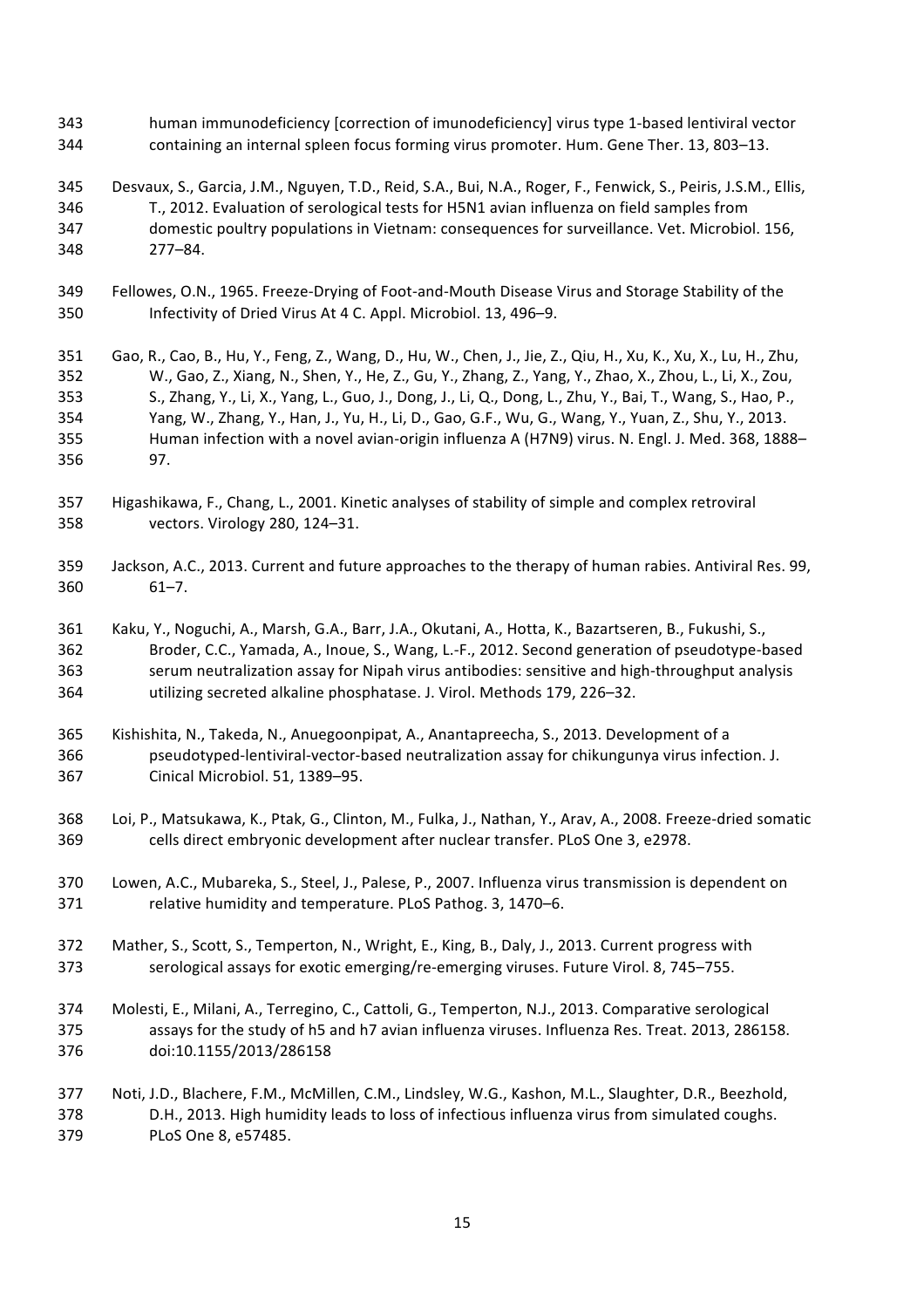- 380 Papenburg, J., Baz, M., Hamelin, M.-È., Rhéaume, C., Carbonneau, J., Ouakki, M., Rouleau, I., De 381 Serres, G., Boivin, G., 2011. Evaluation of serological diagnostic methods for the 2009 pandemic 382 influenza A (H1N1) virus. Clin. Vaccine Immunol. 18, 520–2.
- 383 Pear, W.S., Nolan, G.P., Scott, M.L., Baltimore, D., 1993. Production of high-titer helper-free 384 retroviruses by transient transfection. Proc. Natl. Acad. Sci. U. S. A. 90, 8392–6.
- 385 Scott, E.M., Woodside, W., 1976. Stability of pseudorabies virus during freeze-drying and media. 386 Stability of Pseudorabies Virus During Freeze-Drying and Storage : Effect of Suspending Media.
- 387 Scott, S., Molesti, E., Temperton, N., Ferrara, F., Böttcher-Friebertshäuser, E., Daly, J., 2012. The use 388 of equine influenza pseudotypes for serological screening. J. Mol. Genet. Med. 6, 304–8.
- 389 Shin, S., Salvay, D., Shea, L., 2010. Lentivirus delivery by adsorption to tissue engineering scaffolds. J. 390 Biomed. Mater. 93, 1252–1259.
- 391 Stoker, M., MacPherson, I., 1964. Syrian hamster fibroblast cell line BHK21 and its derivatives. 392 Nature 203, 1355–7.
- 393 Temperton, N.J., Hoschler, K., Major, D., Nicolson, C., Manvell, R., Hien, V.M., Ha, D.Q., de Jong, M., 394 Zambon, M., Takeuchi, Y., Weiss, R. a, 2007. A sensitive retroviral pseudotype assay for 395 influenza H5N1-neutralizing antibodies. Influenza Other Respi. Viruses 1, 105–12. d
- 396 Temperton, N.J., Wright, E., 2009. Retroviral Pseudotypes, in: Encyclopedia of Life Sciences. John 397 Wiley & Sons, Chichester.
- 398 Terregino, C., Toffan, A., Cilloni, F., Monne, I., Bertoli, E., Castellanos, L., Amarin, N., Mancin, M., 399 Capua, I., 2010. Evaluation of the protection induced by avian influenza vaccines containing a 400 1994 Mexican H5N2 LPAI seed strain against a 2008 Egyptian H5N1 HPAI virus belonging to 401 clade 2.2.1 by means of serological and in vivo tests. Avian Pathol. 39, 215–22.
- 402 To, K.K.W., Tsang, A.K.L., Chan, J.F.W., Cheng, V.C.C., Chen, H., Yuen, K.-Y., 2014. Emergence in China 403 of human disease due to avian influenza A(H10N8) - Cause for concern? J. Infect. 68, 205–215.
- 404 Tong, S., Zhu, X., Li, Y., Shi, M., Zhang, J., Bourgeois, M., Yang, H., Chen, X., Recuenco, S., Gomez, J., 405 Chen, L.-M., Johnson, A., Tao, Y., Dreyfus, C., Yu, W., McBride, R., Carney, P.J., Gilbert, A.T., 406 Chang, J., Guo, Z., Davis, C.T., Paulson, J.C., Stevens, J., Rupprecht, C.E., Holmes, E.C., Wilson, I. 407 a, Donis, R.O., 2013. New world bats harbor diverse influenza A viruses. PLoS Pathog. 9, 408 e1003657. doi:10.1371/journal.ppat.1003657
- 409 Tyrrell, D.A., Ridgwell, B., 1965. Freeze-drying of certain viruses. Nature 206, 115–6.
- 410 Wei, S.-H., Yang, J.-R., Wu, H.-S., Chang, M.-C., Lin, J.-S., Lin, C.-Y., Liu, Y.-L., Lo, Y.-C., Yang, C.-H.,
- 411 Chuang, J.-H., Lin, M.-C., Chung, W.-C., Liao, C.-H., Lee, M.-S., Huang, W.-T., Chen, P.-J., Liu, M.-
- 412 T., Chang, F.-Y., 2013. Human infection with avian influenza A H6N1 virus: an epidemiological 413 analysis. Lancet Respir. Med. 1, 771–778.
- 414 WHO, 2010. Pandemic (H1N1) 2009 Update 112. Global Alert and Response. Geneva.
- 415 WHO, 2013. Rabies Fact Sheet No. 99. Geneva.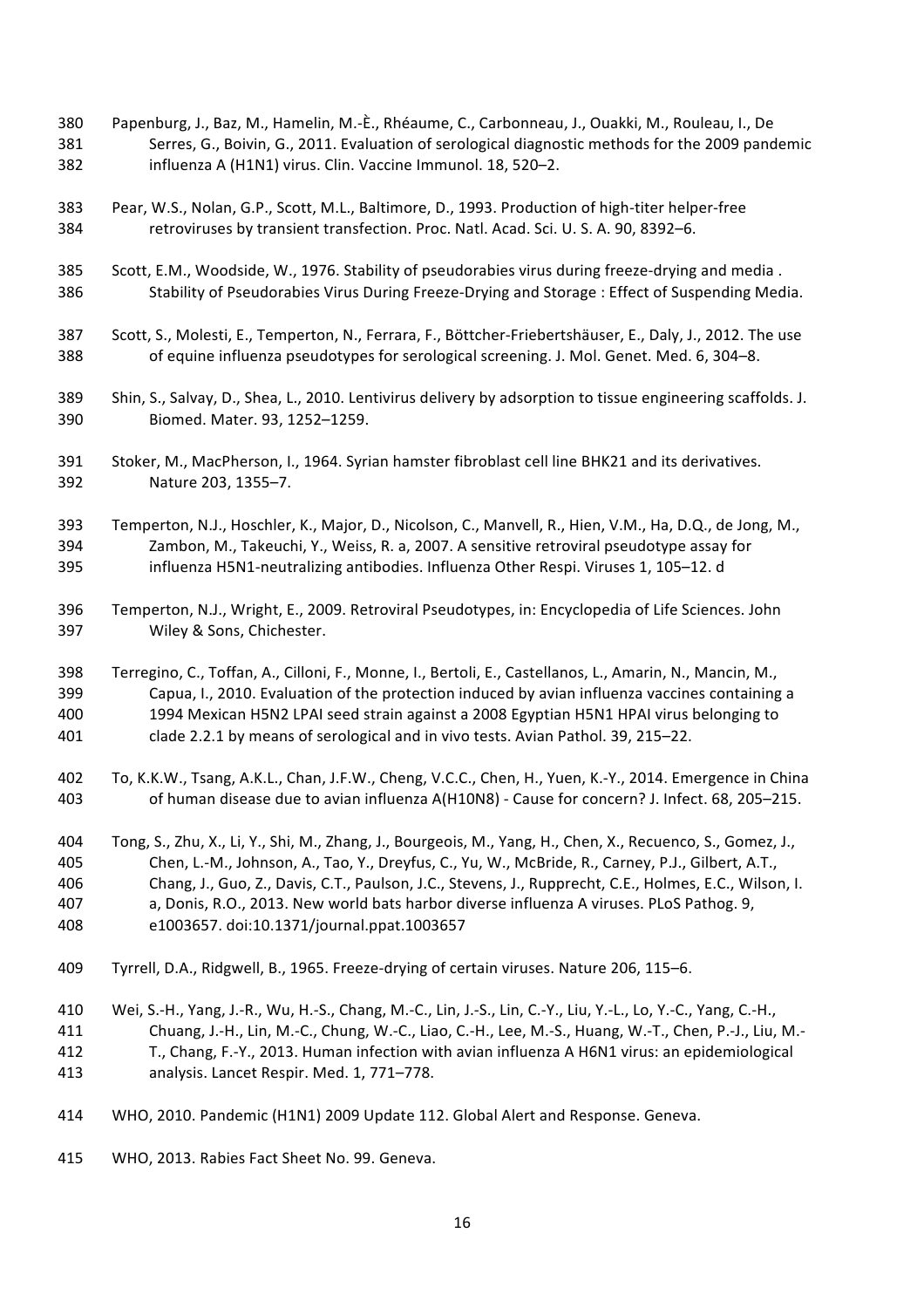- 416 Wilschut, J., de Jonge, J., Huckriede, A., Amorij, J.-P., Hinrichs, W.L.J., Frijlink, H.W., 2007. 417 Preservation of influenza virosome structure and function during freeze-drying and storage. J. 418 Liposome Res. 17, 173–82.
- 419 Wright, E., Hayman, D.T.S., Vaughan, A., Temperton, N.J., Wood, J.L.N., Cunningham, A.A., Suu-Ire, 420 R., Weiss, R.A., Fooks, A.R., 2010. Virus neutralising activity of African fruit bat (Eidolon helvum) 421 sera against emerging lyssaviruses. Virology 408, 183-9.
- 422 Wright, E., McNabb, S., Goddard, T., Horton, D.L., Lembo, T., Nel, L.H., Weiss, R.A, Cleaveland, S., 423 Fooks, A.R., 2009. A robust lentiviral pseudotype neutralisation assay for in-field 424 serosurveillance of rabies and lyssaviruses in Africa. Vaccine 27, 7178–86.
- 425 Wright, E., Temperton, N.J., Marston, D.A., McElhinney, L.M., Fooks, A.R., Weiss, R. a, 2008. 426 Investigating antibody neutralization of lyssaviruses using lentiviral pseudotypes: a cross-427 species comparison. J. Gen. Virol. 89, 2204–13.
- 428 Yuen, K.Y., Chan, P.K., Peiris, M., Tsang, D.N., Que, T.L., Shortridge, K.F., Cheung, P.T., To, W.K., Ho, 429 E.T., Sung, R., Cheng, A.F., 1998. Clinical features and rapid viral diagnosis of human disease 430 associated with avian influenza A H5N1 virus. Lancet 351, 467–71.
- 431 Zufferey, R., Nagy, D., Mandel, R.J., Naldini, L., Trono, D., 1997. Multiply attenuated lentiviral vector 432 achieves efficient gene delivery in vivo. Nat. Biotechnol. 15, 871–5.
- 433 **Figure,Legends**
- 434 Figure 1: Infectivity of pseudotyped lentiviral vectors displaying influenza H5 A/Vietnam/1194/2004
- 435 HA, RABV ERA G and MARV Lake Victoria GP glycoproteins. Pseudotype transduction titers are
- 436 expressed as mean ±SD of relative luminescent units per ml (RLU/ml). ∆ envelope glycoprotein,
- 437 HEK293T/17 cell only and BHK-21 cell only negative controls are also shown.
- 438 Figure 2: Transduction retention of pseudotype viruses with (A) influenza H5 A/Vietnam/1194/2004
- 439 HA, (B) RABV ERA G and (C) MARV Lake Victoria GP envelope glycoproteins following lyophilisation
- 440 at a gradient of sucrose-PBS cryoprotectant molarities. Relative PV transduction titers are shown as
- 441 mean ±SD of relative luminescent units per ml (RLU/ml).
- 442 Figure 3: Effect of Iyophilisation and pellet incubation on infectivity of H5 pseudotyped lentiviral
- 443 vectors. Freeze-dried PVs displaying H5 A/Vietnam/1194/2004 HA were stored in either 1M, 0.5M or
- 444 OM sucrose-PBS cryoprotectant at a variety of temperatures and humidities for (A) 1 week, (B) 2
- 445 weeks and (C) 4 weeks before reconstitution and employment in a titration assay. Pseudotype
- 446 transduction titres are displayed as mean ±SD of relative luminescent units per ml (RLU/ml).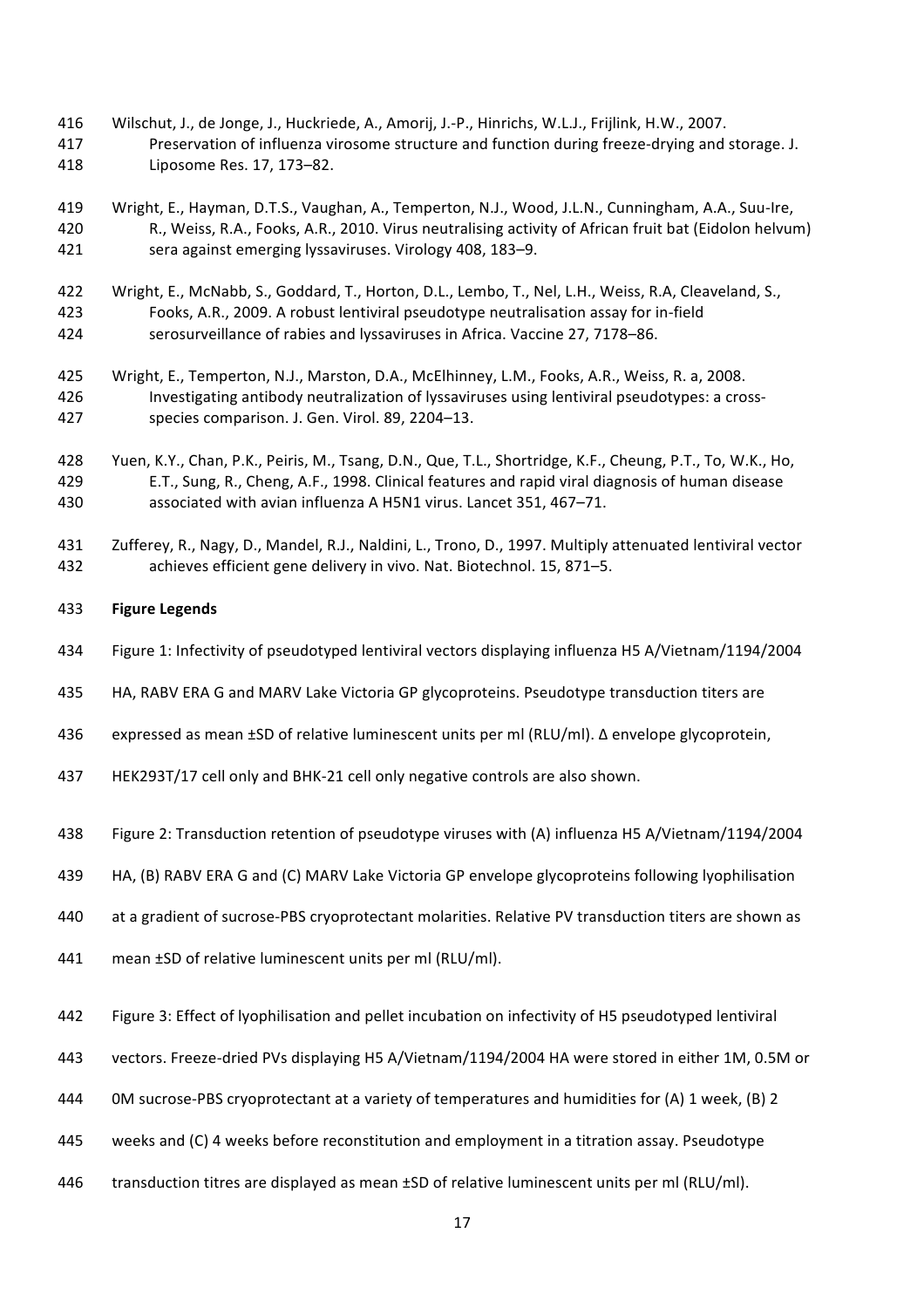447 Figure 4: Effect of lyophilisation and pellet incubation on infectivity of RABV pseudotyped lentiviral 448 vectors. Freeze-dried PVs displaying RABV ERA G glycoproteins were stored in either 1M, 0.5M or 449 OM sucrose-PBS cryoprotectant at a variety of temperatures and humidities for (A) 1 week, (B) 2 450 weeks and (C) 4 weeks before reconstitution and employment in a titration assay. Pseudotype 451 transduction titres are expressed as mean ±SD of relative luminescent units per ml (RLU/ml).

452 Figure 5: Effect of lyophilisation and pellet incubation on infectivity of MARV pseudotyped lentiviral 453 vectors. Freeze-dried PVs displaying MARV Lake Victoria GP glycoproteins were stored in either 1M, 454 0.5M or 0M sucrose-PBS cryoprotectant at a variety of temperatures and humidities for (A) 1 week, 455 (B) 2 weeks and (C) 4 weeks before reconstitution and employment in a titration assay. Pseudotype 456 transduction titres are shown as mean  $\pm$ SD of relative luminescent units per ml (RLU/ml).

457 Figure 6. Influence of reconstitution solution on H5, RABV and MARV pseudotyped lentiviral vectors. 458 Freeze-dried PVs with influenza H5 A/Vietnam/1194/2004 HA, RABV ERA G or MARV Lake Victoria 459 GP envelope glycoproteins were reconstituted in either distilled, nuclease-free H<sub>2</sub>O or supplemented 460 DMEM culture medium before utilisation in a titration assay. Pseudotype transduction titres are 461 shown as mean ±SD of relative luminescent units per ml (RLU/ml). Unlyophilised pseudotype 462 positive controls, and ∆ envelope glycoprotein, HEK293T/17 cell only and BHK-21 cell only negative 463 controls are also shown.

464

465

466

467

468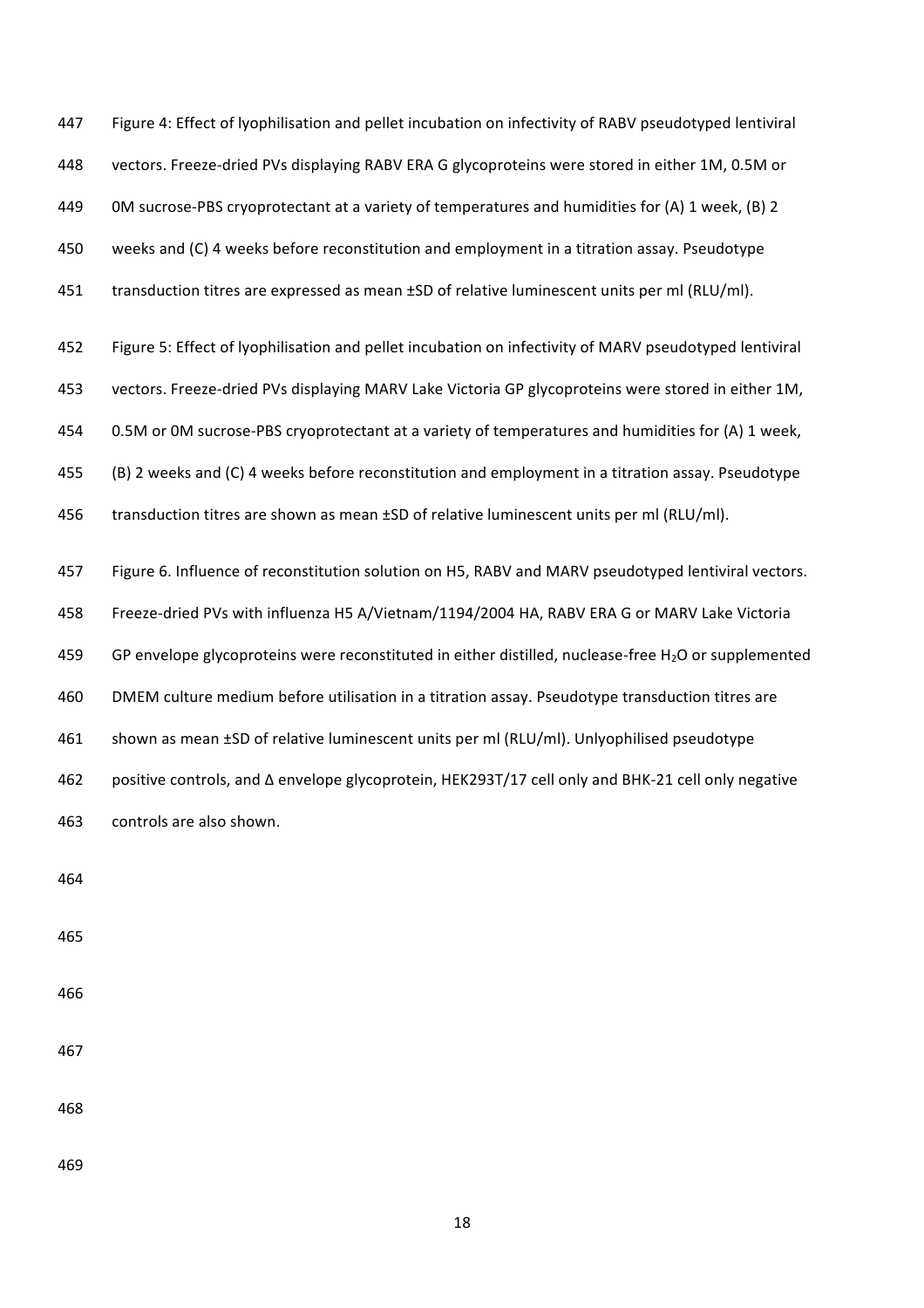#### 470 **Tables**

| 471 |                                         |                        |                      |
|-----|-----------------------------------------|------------------------|----------------------|
| 472 | <b>Pseudotype virus (PV)</b>            | $IC_{50}$              | $IC_{90}$            |
| 473 | H5<br>A/Vietnam/1194/2004 -             | 2560-5120              | 1280-2560            |
| 474 | lyophilised                             | (4679)                 | (1390)               |
| 475 | H <sub>5</sub><br>A/Vietnam/1194/2004 - | 2560-5120              | 1280-2560            |
| 476 | unlyophilised                           | (3919)                 | (1345)               |
| 477 | RABV ERA-<br>lyophilised                | 40960-81920<br>(44072) | 5120-10240<br>(6381) |
| 478 | RABV ERA-<br>unlyophilised              | 20480-40960            | 5120-10240           |
| 479 |                                         | (27324)                | (6222)               |

480 Table 1: Comparison of neutralising antibody titres against untreated and lyophilised pseudotyped 481 lentiviruses. Half maximal inhibitory concentration (IC<sub>50</sub>) and 90% inhibitory concentration (IC<sub>90</sub>) 482 values of confirmed antibody-positive antisera against H5 influenza and RABV pseudotypes before 483 and after lyophilisation. VNAb titres were calculated using GraphPad Prism 5 software and are 484 displayed as serum assay dilutions. Exact  $IC_{50}$  and  $IC_{90}$  values are also shown in parentheses.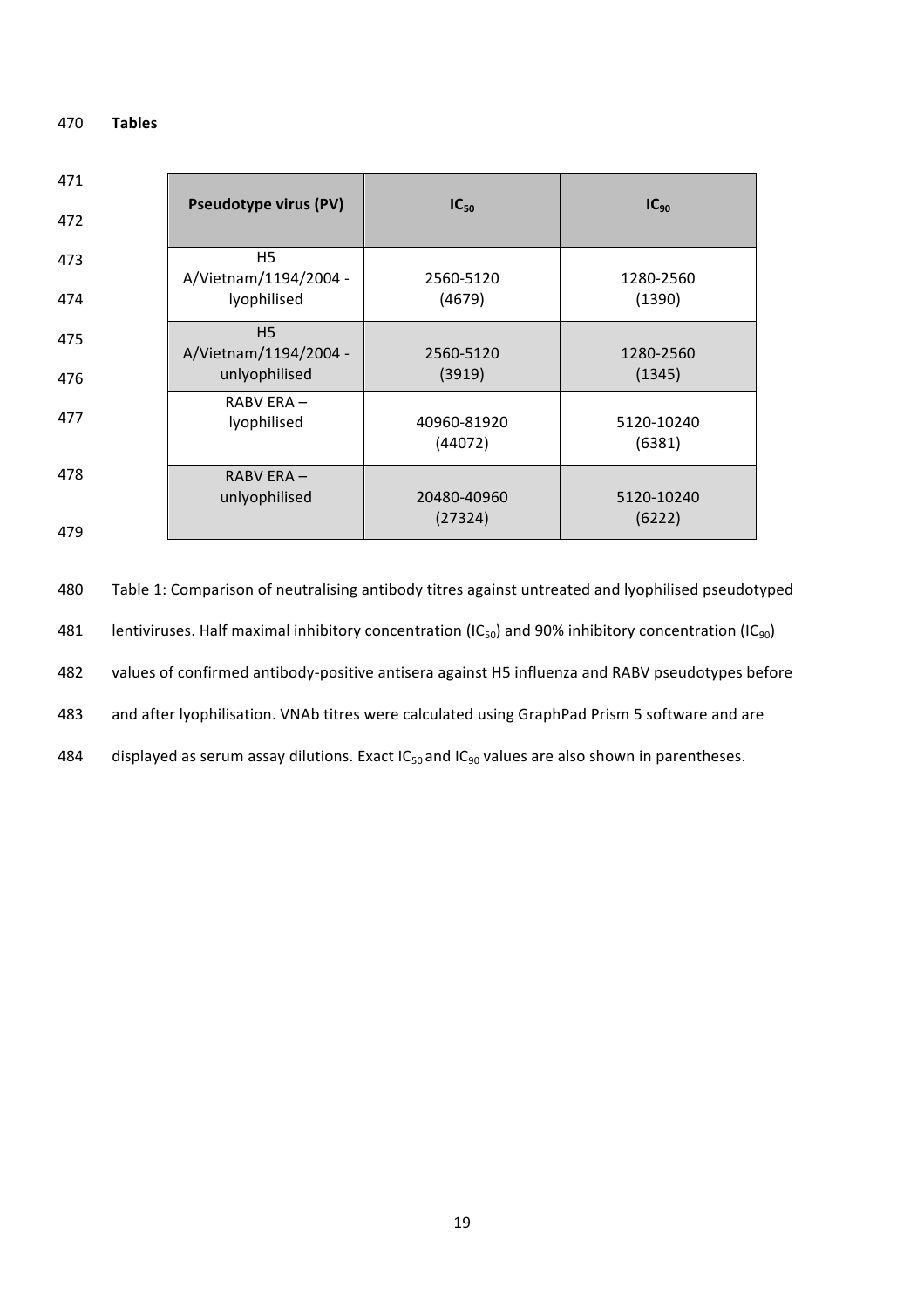#### H5 A/Vietnam/1194/2004, RABV ERA and MARV Lake Victoria PV titres

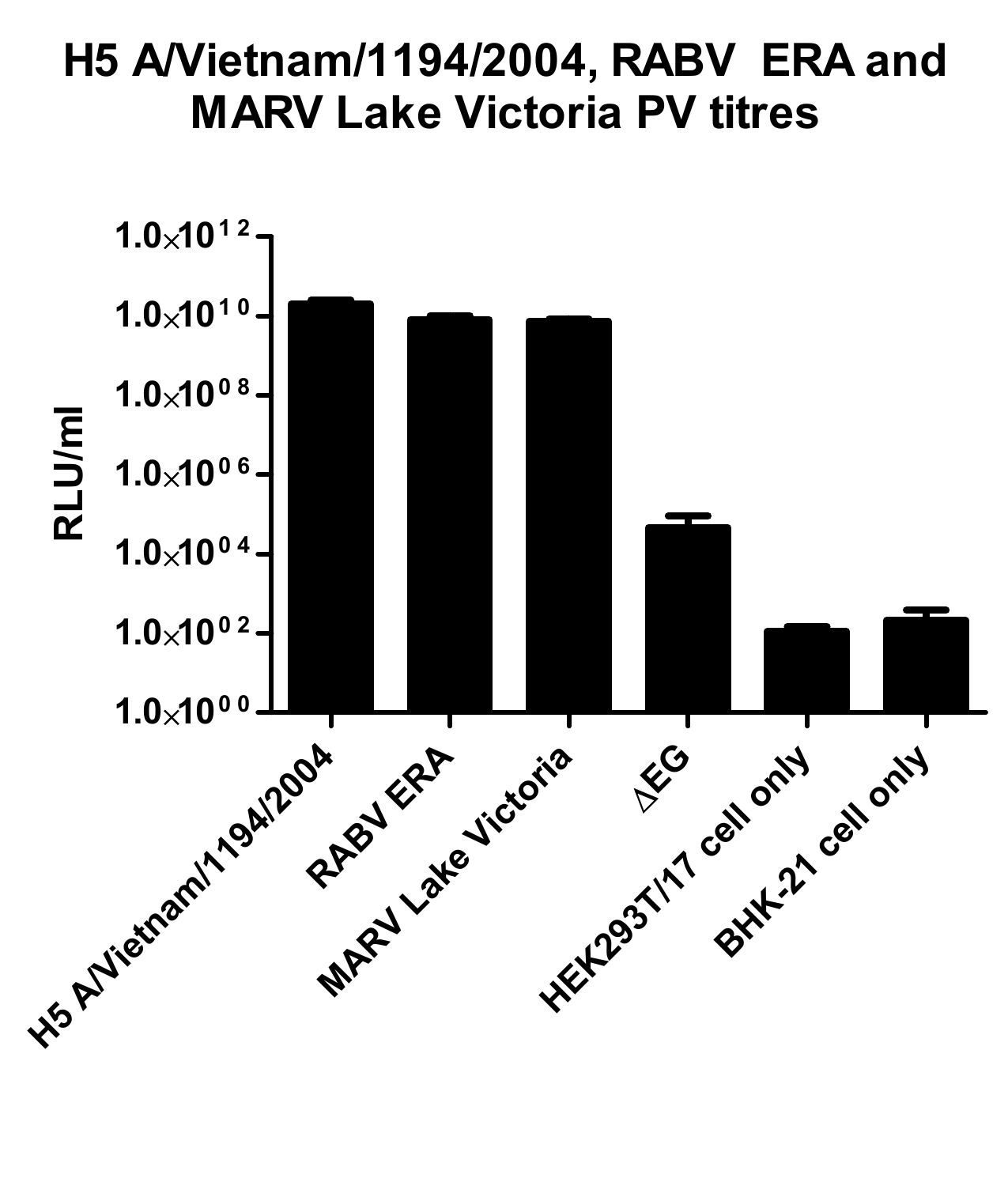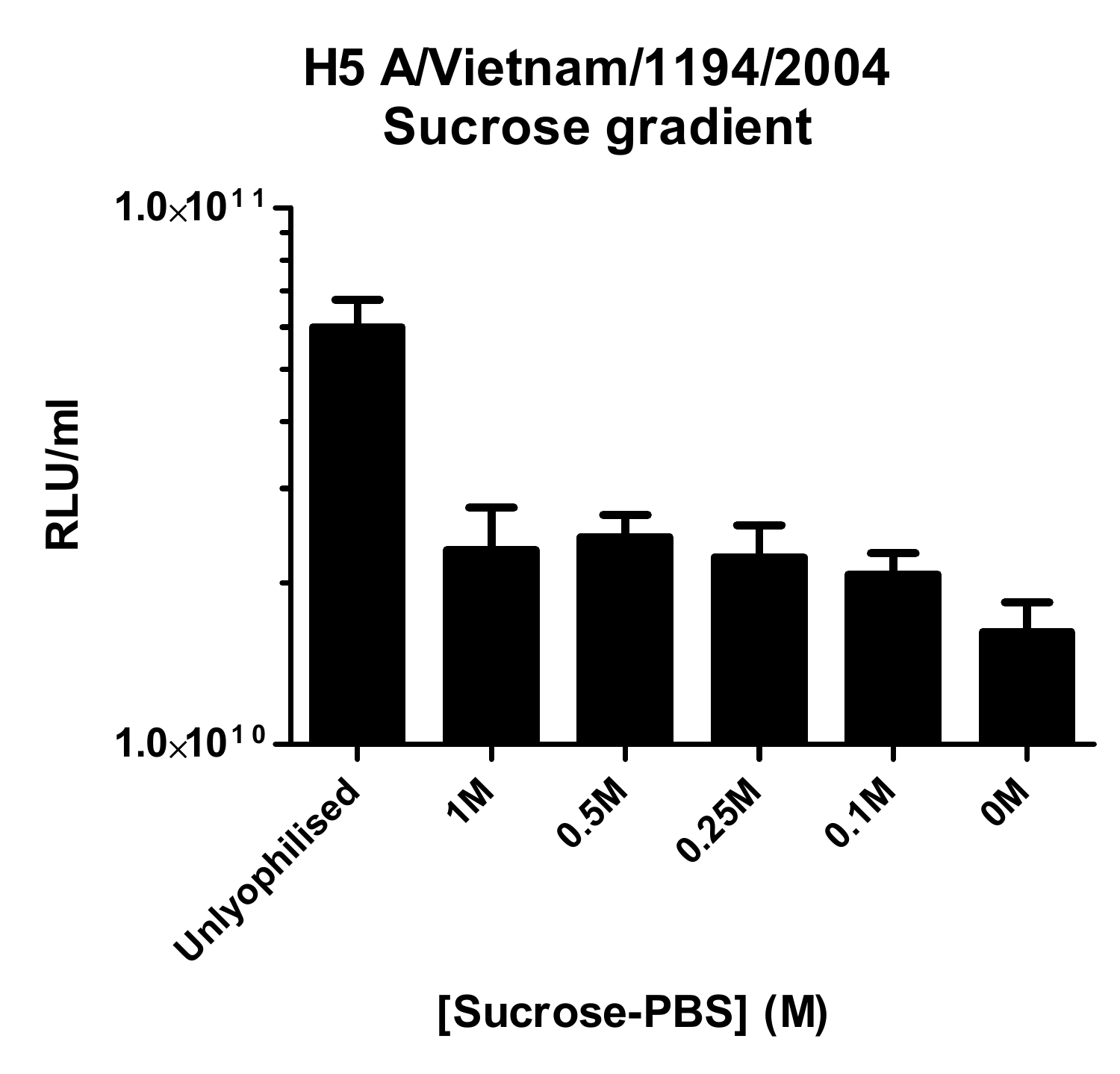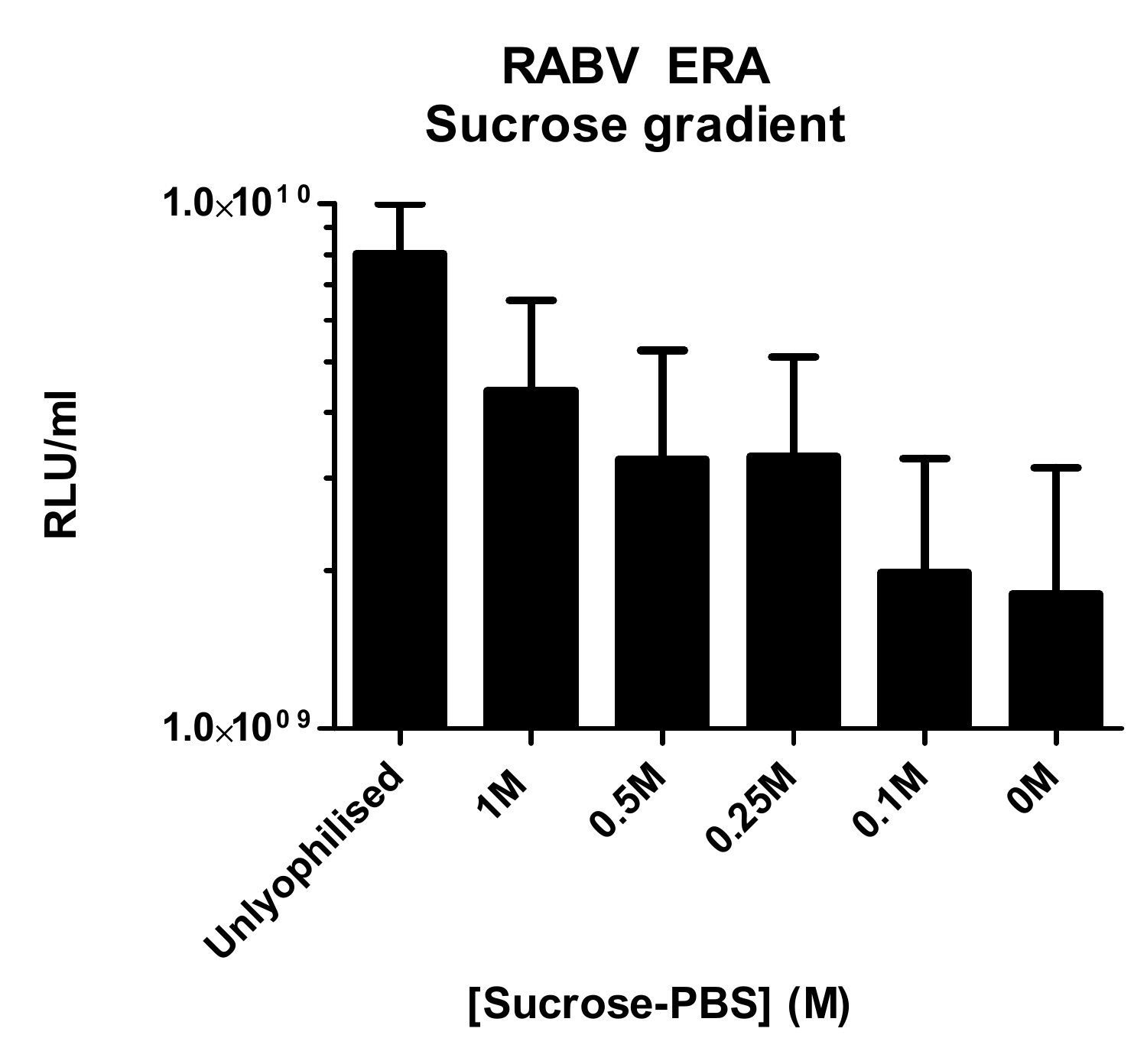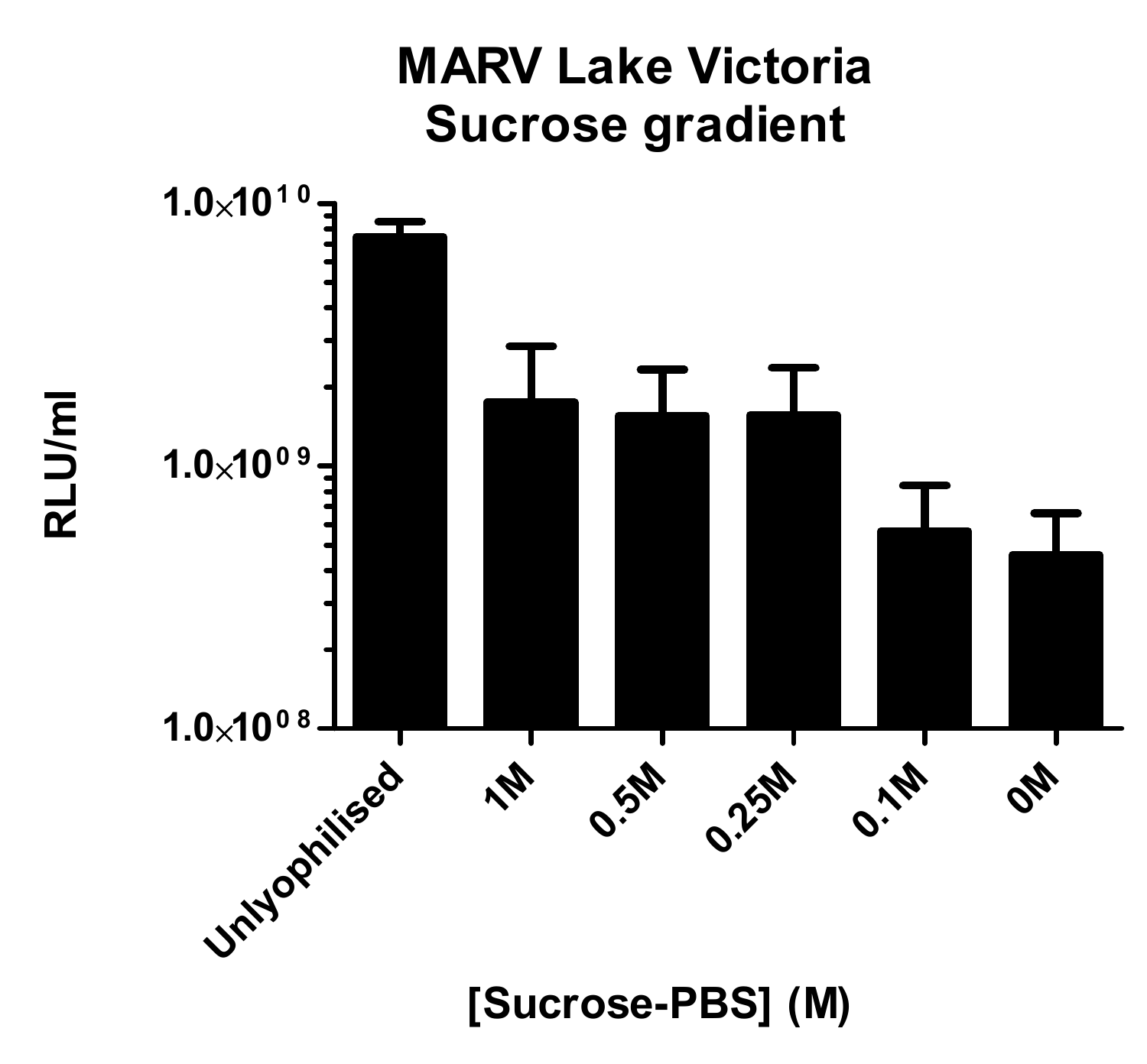#### $1.0\times10^{12}$  $1.0\times10^{10}$  $1.0 \times 10^{0.8}$ ळ्य 2020202020202020202020 œ  $388888888888888888888$  $1.0 \times 10^{0.6}$  $1.0 \times 10^{0.4}$  $1.0 \times 10^{02}$ B Ш  $1.0\times10^{0.0}$  $x^{\alpha}$ C 80C 20C +20C (70%) classlel

Temperature (°C) [& Relative Humidity (%)]

### H5 A/Vietnam/1194/2004 1 week incubation

RLU/ml

1M Sucrose-PBS 0.5M Sucrose-PBS No Sucrose-PBS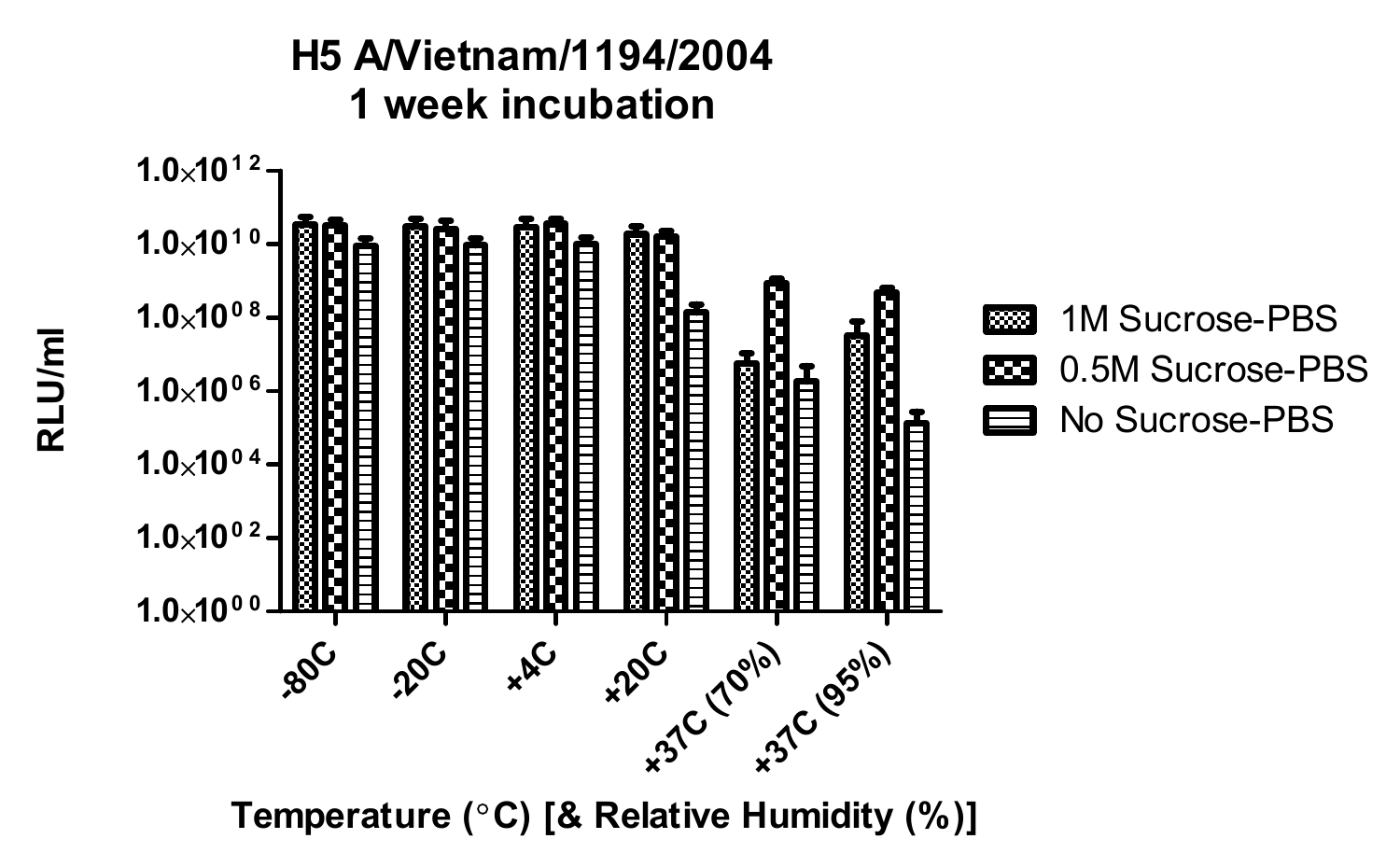

Temperature (°C) [& Relative Humidity (%)]

# RLU/ml

#### H5 A/Vietnam/1194/2004 2 week incubation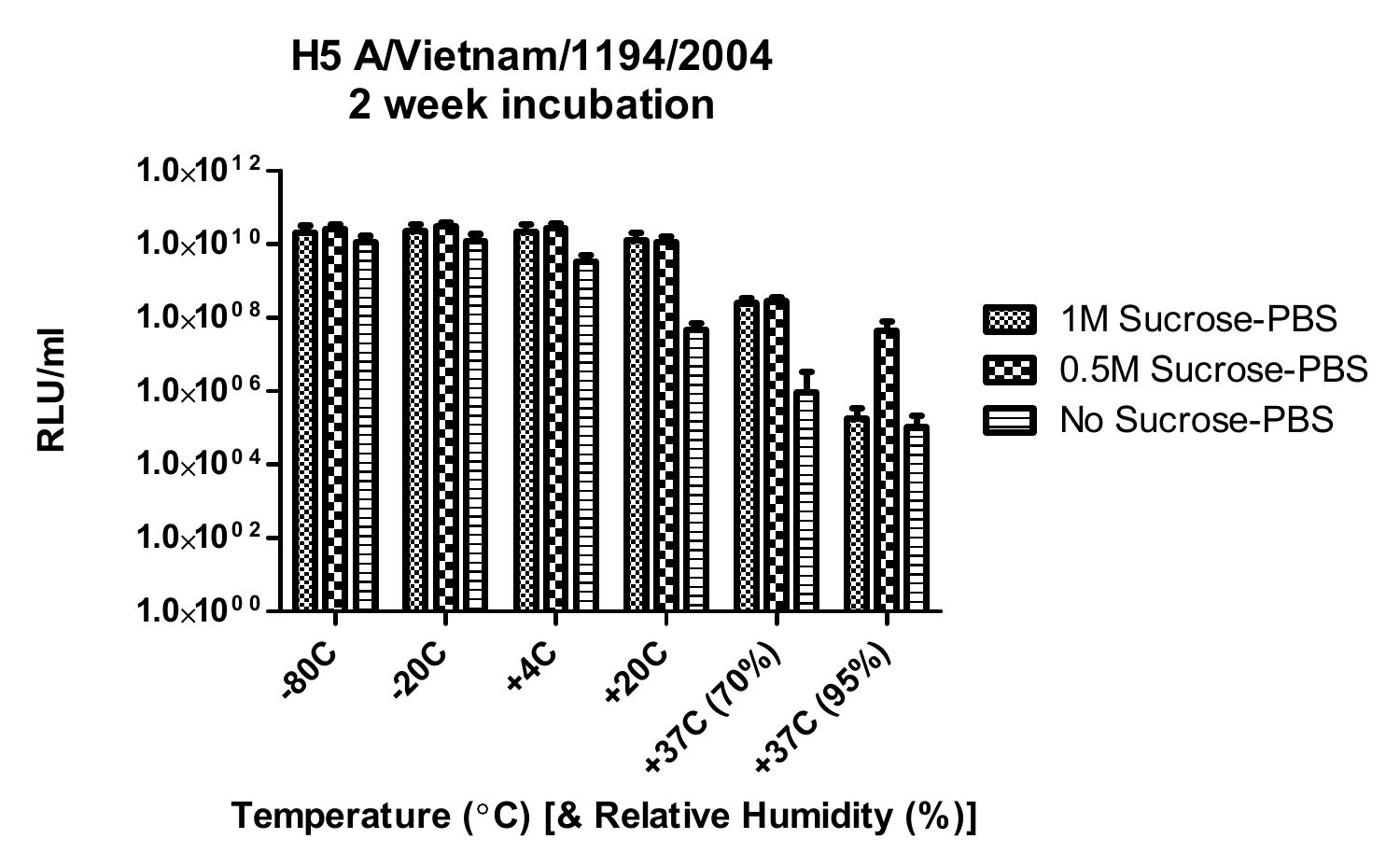

#### H5 A/Vietnam/1194/2004 4 week incubation

Temperature (°C) [& Relative Humidity (%)]

## RLU/ml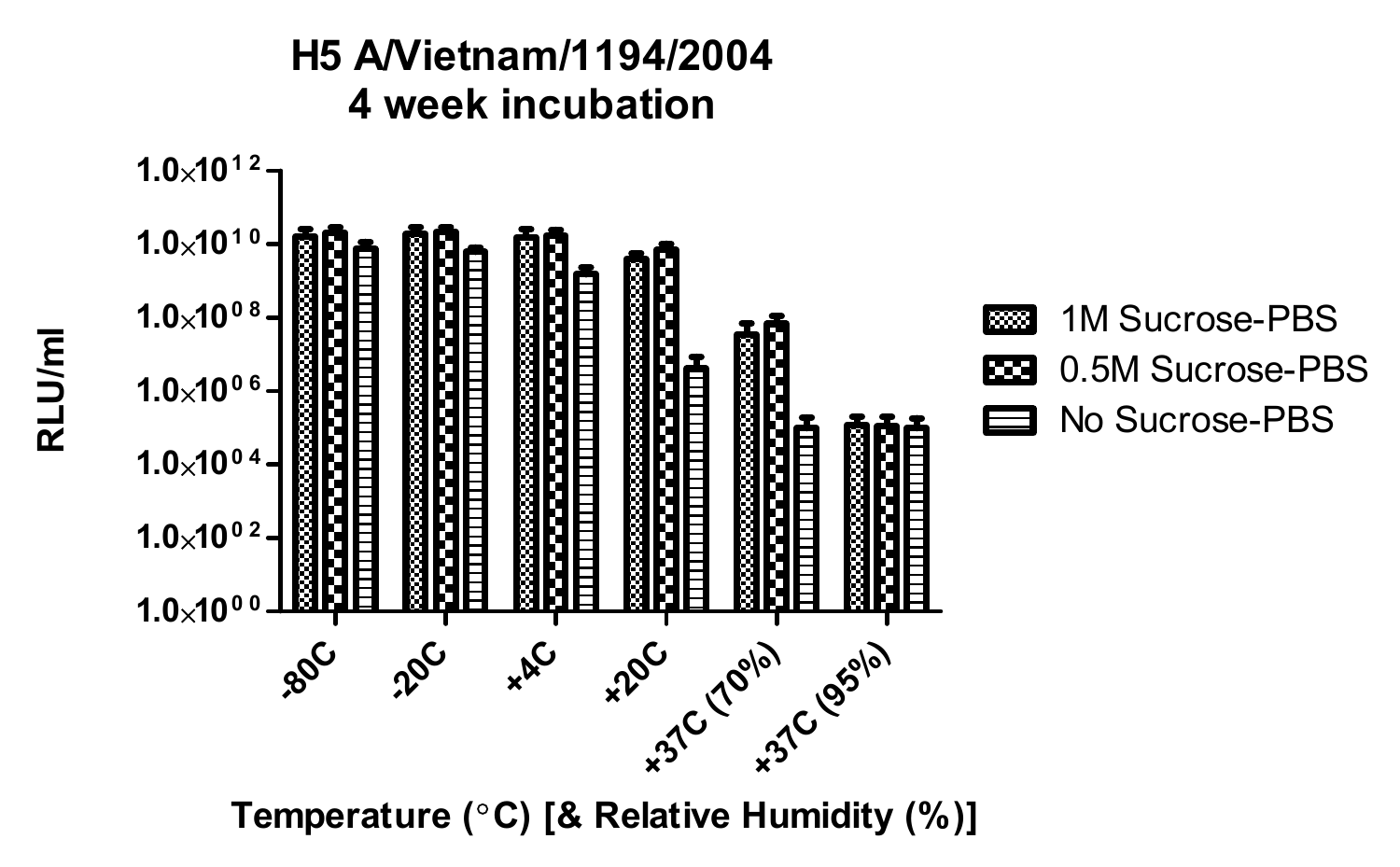### RABV ERA 1 week incubation



Temperature (°C) [& Relative Humidity (%)]

## RLU/ml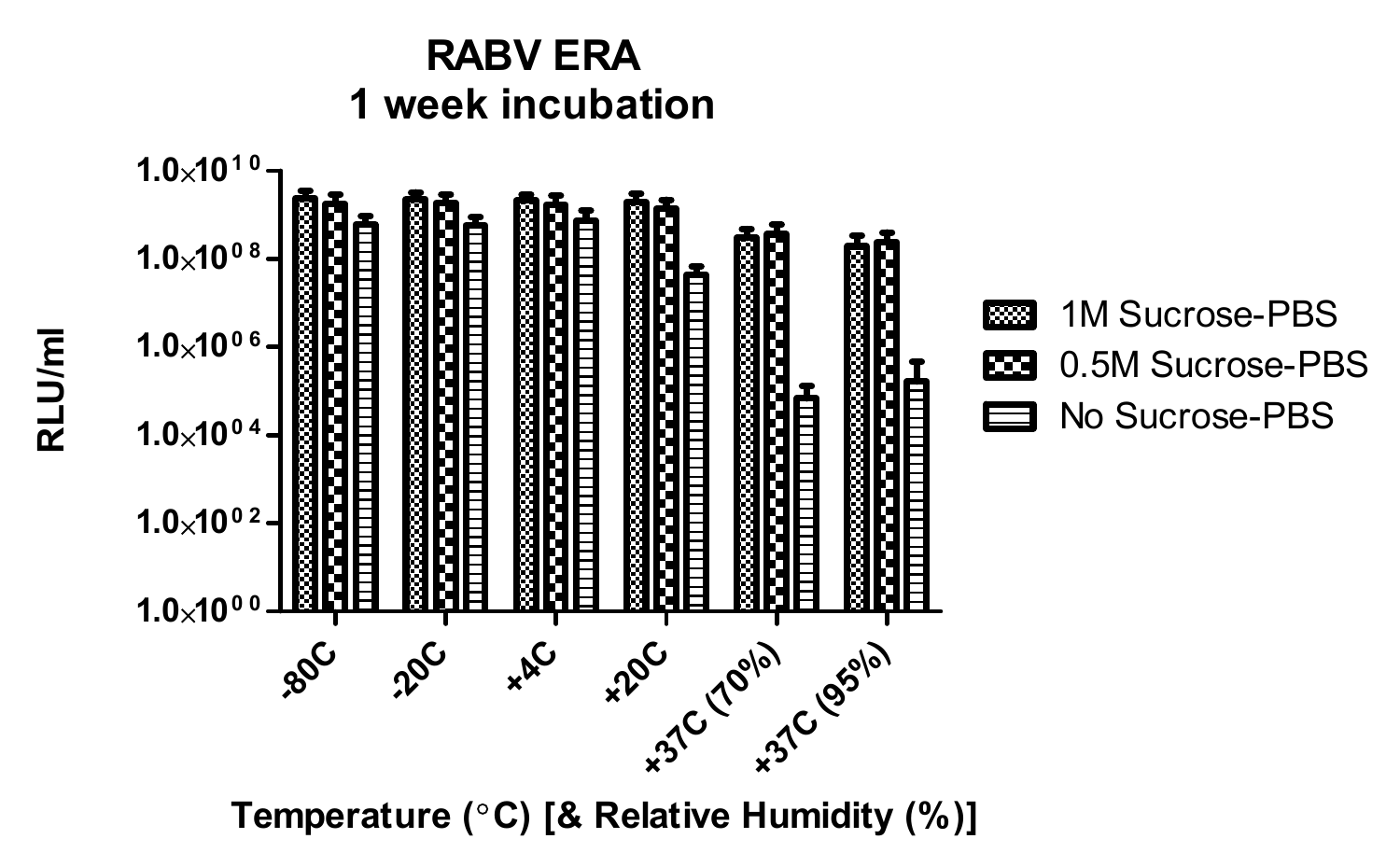

RABV ERA 2 week incubation

Temperature (°C) [& Relative Humidity (%)]

#### 1M Sucrose-PBS ाञ्च 0.5M Sucrose-PBS œ No Sucrose-PBS ⊟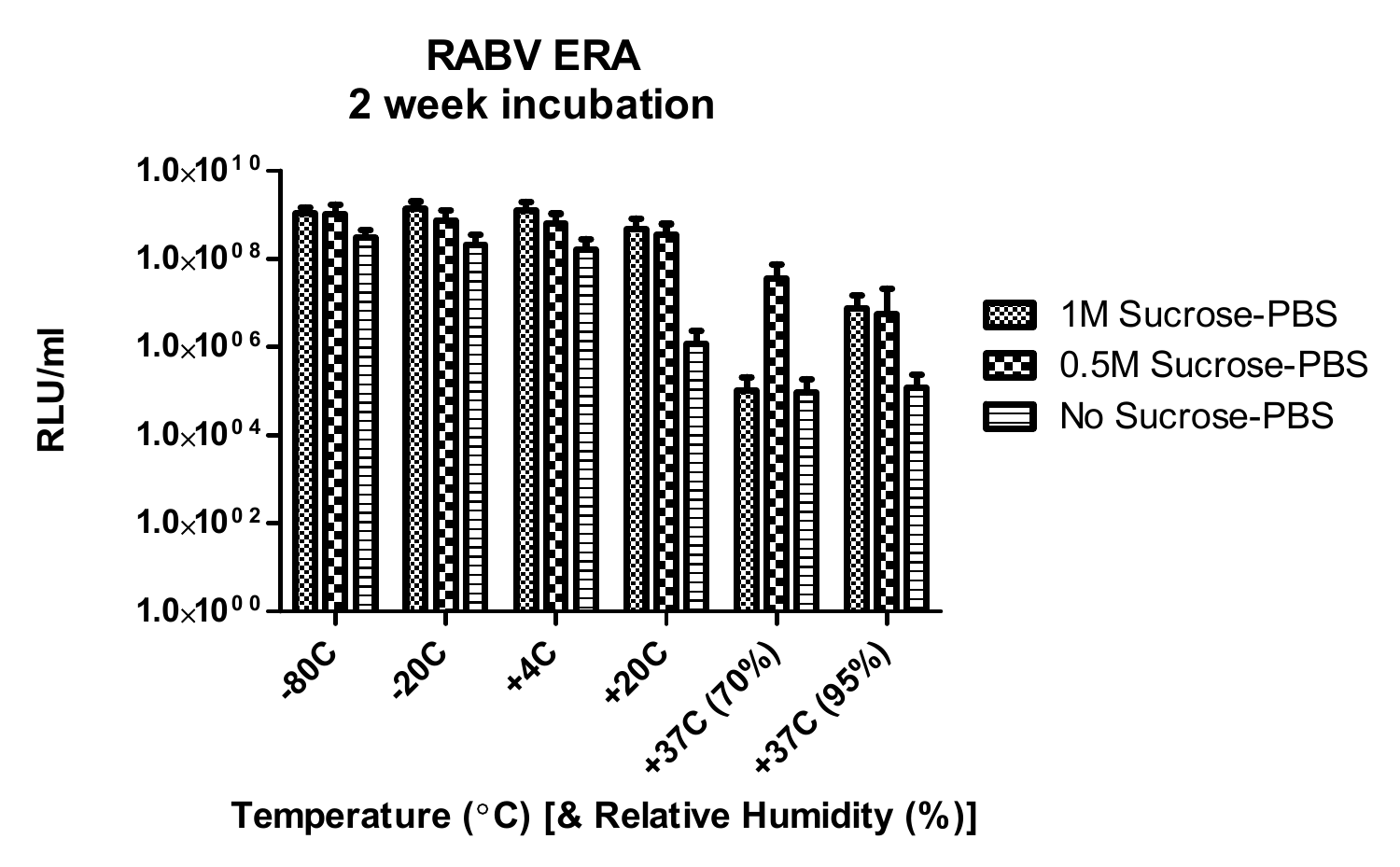

Temperature (°C) [& Relative Humidity (%)]

#### RABV ERA 4 week incubation

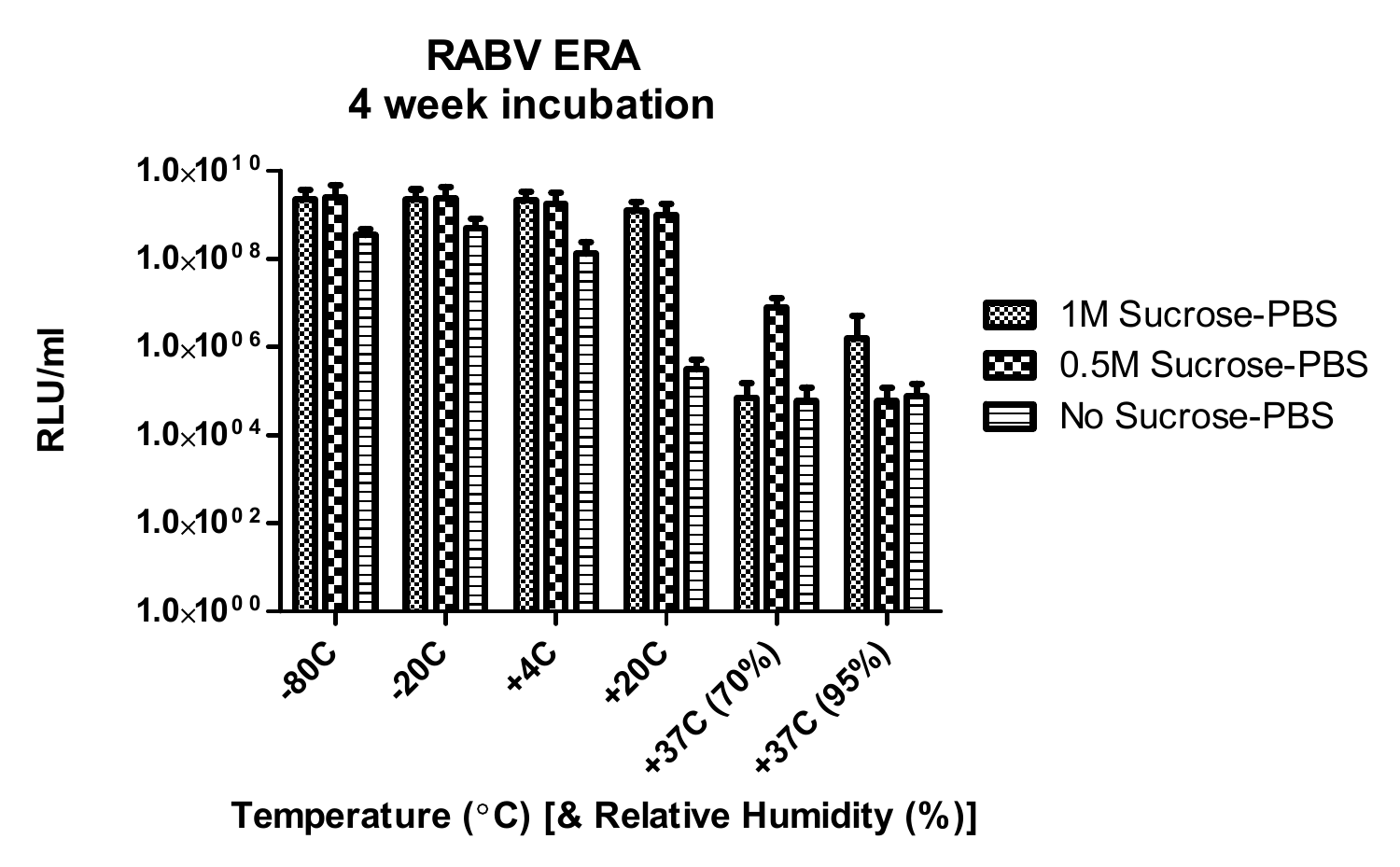

Temperature ( $^{\circ}$ C) [& Relative Humidity (%)]

#### ाळा œ ⊟

1M Sucrose-PBS 0.5M Sucrose-PBS No Sucrose-PBS

### MARV Lake Victoria 1 week incubation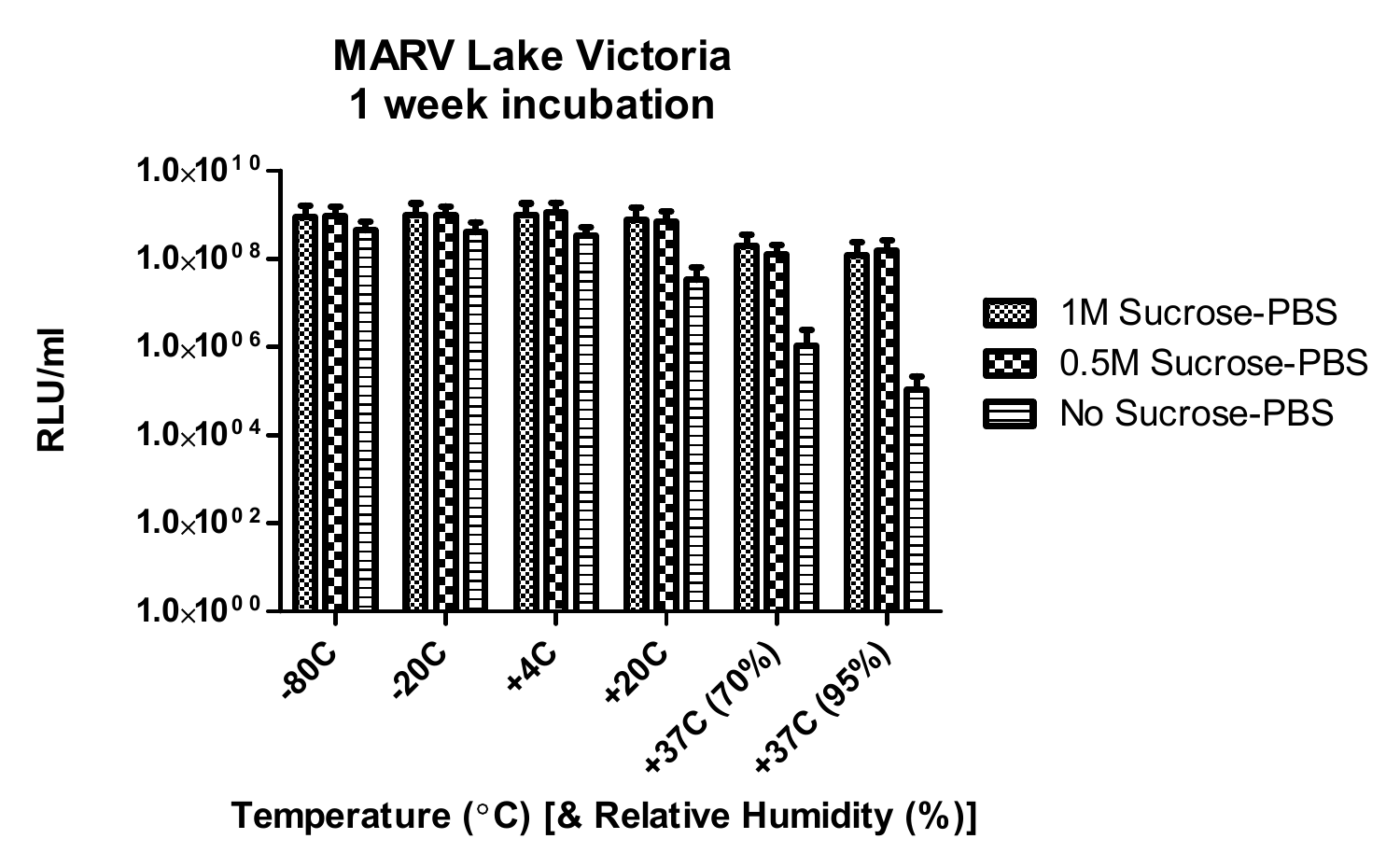#### MARV Lake Victoria 2 week incubation



Temperature (°C) [& Relative Humidity (%)]

## RLU/ml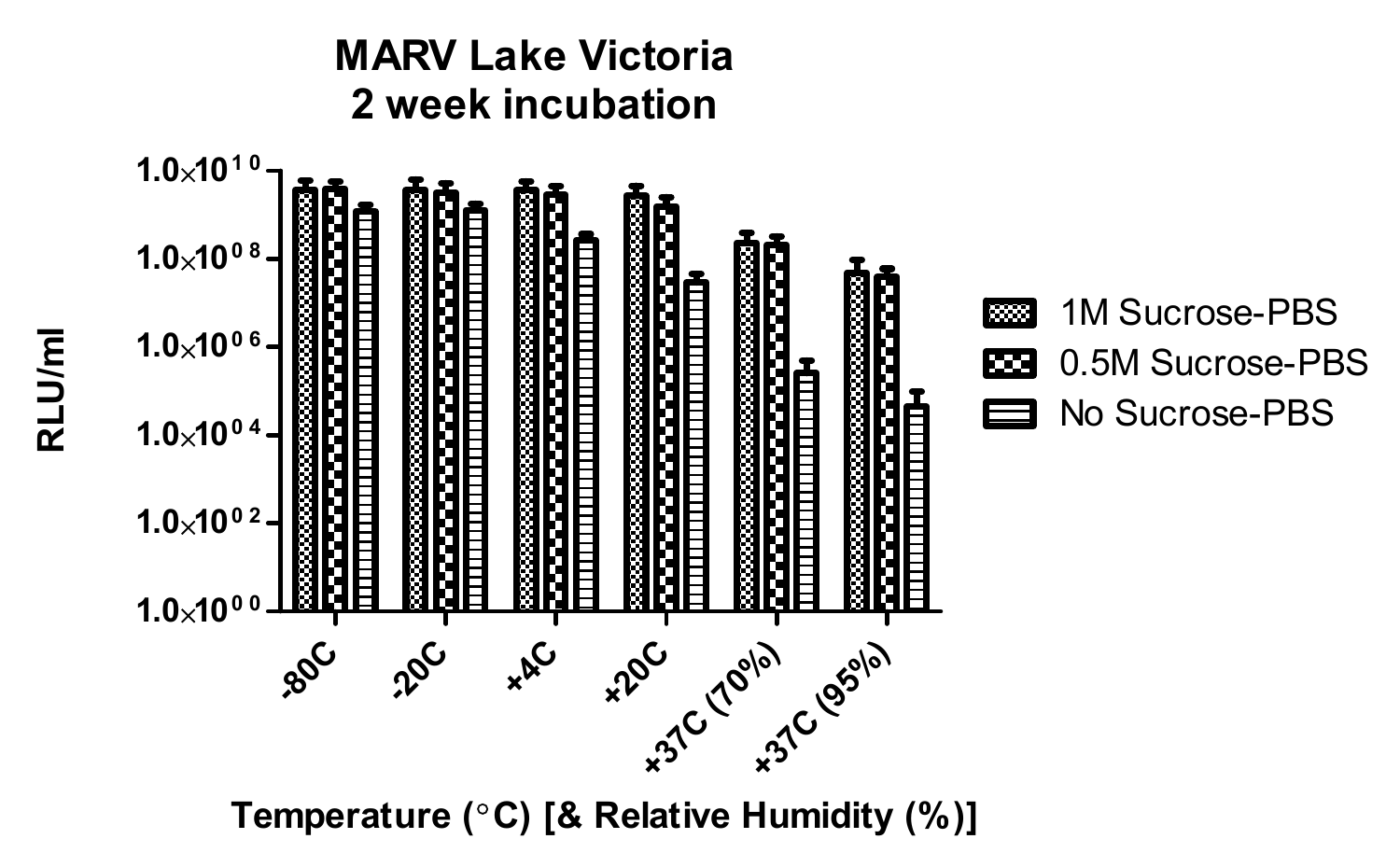

Temperature (°C) [& Relative Humidity (%)]

### MARV Lake Victoria 4 week incubation